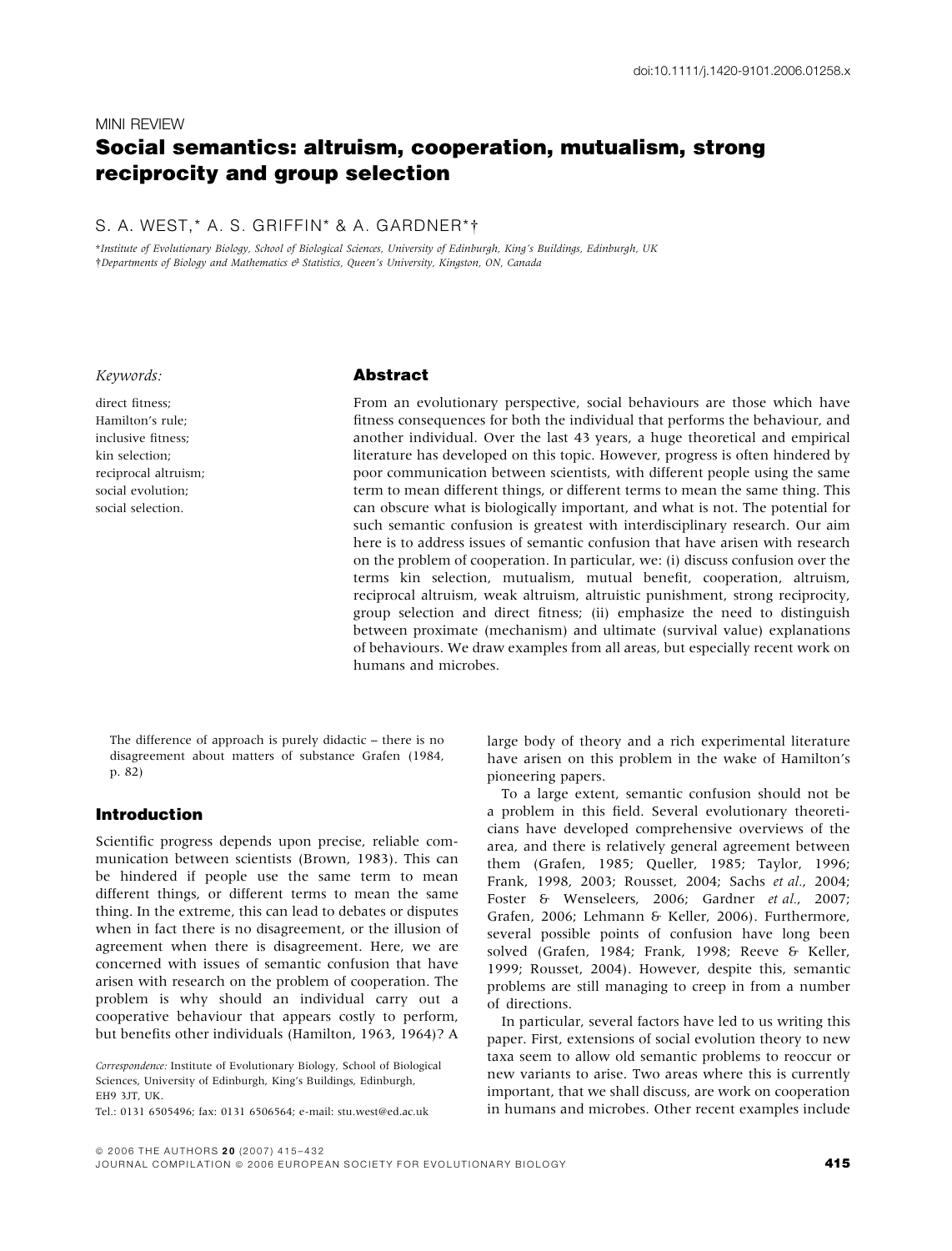#### Box. 1 Glossary.

Actor: focal individual who performs a behaviour.

Altruism: a behaviour which is costly to the actor and beneficial to the recipient; in this case and below, cost and benefit are defined on the basis of the lifetime direct fitness consequences of a behaviour. Cheaters: individuals who do not cooperate (or cooperate less than their fair share), but are potentially able to gain the benefit of others

cooperating.

Cooperation: a behaviour which provides a benefit to another individual (recipient), and which is selected for because of its beneficial effect on the recipient.

Direct fitness: the component of fitness gained through the impact of an individual's behaviour on the production of offspring.

Inclusive fitness: 'the effect of one individual's actions on everybody's numbers of offspring … weighted by the relatedness' (Grafen, 1984); the sum of direct and indirect fitness; the quantity maximized by Darwinian individuals.

Indirect fitness: the component of fitness gained from aiding the reproduction of related individuals.

Kin selection: process by which traits are favoured because of their beneficial effects on the fitness of relatives.

Local group: a subset of the population who are interacting; the local group may vary from the perspective of different behaviours or traits. Mutual benefit: a behaviour which is beneficial to both the actor and the recipient

Mutualism: cooperation between species.

Neighbour-modulated fitness: total personal fitness, including the effects of one's own behaviour and the behaviours of social partners.

Recipient: an individual who is affected by the behaviour of the focal individual.

Relatedness: a measure of genetic similarity.

Selfishness: a behaviour which is beneficial to the actor and costly to the recipient.

Spite: a behaviour which is costly to both the actor and the recipient.

agronomy (reviewed by Denison et al., 2003) and parasitology (reviewed by Read, 1994; West et al., 2001, 2003). Secondly, serious semantic misunderstandings can still occur in the evolutionary literature (e.g. Zahavi, 2003, 2005; Wilson & Hölldobler, 2005; Wilson, 2005). Thirdly, even the leading social evolution theoreticians do not use fundamental terminology consistently, as illustrated by a recent target review on the topic (Lehmann & Keller, 2006) and its associated commentaries, or a recent edited volume (Hammerstein, 2003).

Our aim here was to discuss some major terms that are often misused or misunderstood (Box 1). Specifically: (i) kin selection; (ii) mutualism; (iii) cooperation; (iv) altruism; (v) group selection; (vi) direct fitness (vii) distinguishing between ultimate and proximate explanations of behaviour. We then end with the caveat that: (viii) classifying behaviours will not always be the easiest or most useful thing to do.

### Social evolution theory

Before discussing possible points of confusion, it is useful to provide a basic summary of relevant theory. As stated above, the problem of cooperation is why should an individual carry out a cooperative behaviour that appears costly to perform, but benefits other individuals (Hamilton, 1963, 1964)? Theoretical explanations for the evolution of cooperation (or any behaviour) can be broadly classified into two categories: direct fitness benefits or indirect fitness benefits (Fig. 1; Hamilton, 1964; Brown & Brown, 1981; Grafen, 1984; Taylor, 1996; Lehmann & Keller, 2006; West et al., 2006b). This follows from Hamilton's insight that individuals gain inclusive fitness through their impact on the reproduction of related individuals (indirect fitness effects) as well as directly through their impact on their own reproduction (direct fitness effects) (Hamilton, 1964; Grafen, 1984). The terms direct and indirect fitness were introduced by Brown & Brown (1981), although Fisher (1930, chapter 2) discussed indirect effects in a similar context.

The first class of explanations for cooperation is that it may provide a direct fitness benefit to the individual that performs the behaviour, which outweighs the cost of performing the behaviour (Sachs et al., 2004). One possibility is that individuals have a shared interest in cooperation. For example, in many cooperative breeding species, larger group size may provide a benefit to all the members of the group through factors such as greater survival or higher foraging success – in this case, individuals can be selected to help rear offspring that are not their own, in order to increase group size (Kokko et al., 2001). Another possibility is that there is some mechanism for enforcing cooperation, by rewarding cooperators or punishing cheaters (Trivers, 1971; Frank, 2003). This could happen in a variety of ways, which have been termed punishment, policing, sanctions, reciprocal altruism, indirect (reputation based) reciprocity and strong reciprocity (see below).

The second class of explanations for cooperation is that it provides an indirect benefit because it is directed towards other individuals who carry the cooperative gene (Hamilton, 1964, 1970, 1975). The easiest and most common way in which this could occur is if genes are identical by descent – by helping a close relative reproduce, an individual is still passing on its own genes to the next generation, albeit indirectly. Hamilton (1964) pointed out that this could occur via two mechanisms: (i) kin discrimination, when cooperation is preferentially directed towards relatives; (ii) limited dispersal (population viscosity) keeping relatives together, allowing cooperation to be directed indiscriminately towards all neighbours (this will be favoured as those neighbours tend to be relatives). The second way to obtain an indirect fitness benefit is if cooperation is directed towards nonrelatives who share the same cooperative gene. This assortment or 'greenbeard' mechanism requires a single gene (or a number of tightly linked genes) that both causes the cooperative behaviour and can be recognized by other individuals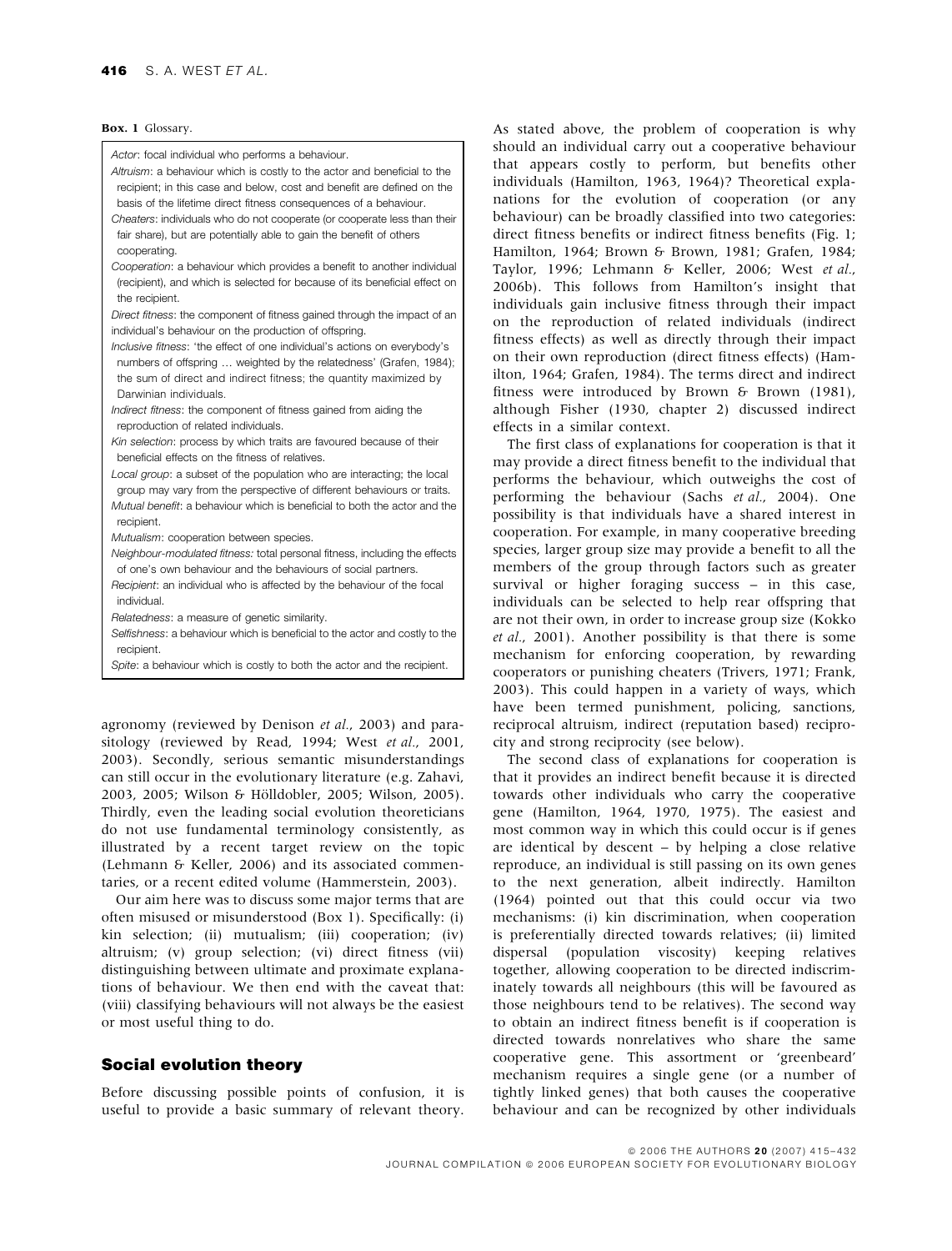

Fig. 1 A classification of the explanations for cooperation. Direct benefits explain mutually beneficial cooperation, whereas indirect benefits explain altruistic cooperation. Within these two fundamental categories, the different mechanisms can be classified in various ways – here we follow West et al. (2006; see also Sachs et al., 2004; Lehmann & Keller, 2006). These possibilities are not mutually exclusive, for example a single act of cooperation could have both direct and indirect fitness benefits. We have listed some of the many different terms that have been used to describe the mechanisms for enforcing cooperation to emphasize that reciprocity (reciprocal altruism) is only one of many ways to obtain direct fitness benefits through cooperation. These enforcement mechanisms can also alter the indirect benefits of a behaviour (Lehmann & Keller, 2006), and determining the relationships between these terms remains an important task. Kin selection has been used to refer to (i) just those indirect benefits involving coancestry (i.e. limited dispersal and kin discrimination), or (ii) all indirect benefits (i.e. also including greenbeard effects).

due to a distinctive phenotypic marker, such as a green beard (Hamilton, 1964, 1975; Dawkins, 1976; Jansen & van Baalen, 2006). An alternative is to conceptualize greenbeards as a form of kin discrimination.

### Kin selection

Maynard Smith (1964) coined the term 'kin selection' to describe how indirect fitness benefits arise from helping relatives reproduce. Since then, the phrase kin selection has been used in two different ways. The narrower use of kin selection works upon interactions between individuals who are genetically related due to common ancestry – i.e. indirect benefits due to limited dispersal or kin discrimination. The broader use of kin selection works upon interactions between individuals who share the gene of interest, regardless of whether this is due to coancestry or some other mechanism – i.e. also includes greenbeard effects. The difference between these usages is therefore whether kinship and relatedness are defined on the basis of average genetic similarity over most of the genome (narrow definition), or at the particular locus of the behaviour being examined (broad definition). Hamilton (1975) favoured the narrower definition of kin selection, arguing that inclusive fitness (and Hamilton's rule) was more general and should be distinguished from kinship effects. However, most people have used the broader definition,

using kin selection wherever genetic relatedness between social partners occurs, irrespective of the causes of relatedness. Here, we shall follow the broader definition, whilst also noting that this distinction is usually not important because kinship is by far the most common reason for indirect fitness benefits.

It is also useful to make the distinction between process and maximand. Natural selection is the process by which fitness is maximized. Inclusive fitness is a form of analysis of social traits, and a generalization of Darwinian fitness that takes account of social interactions – natural selection leads to organisms acting as if they are maximizing their inclusive fitness (Grafen, 2006). Hamilton (1964) did not provide a specific term for the process by which inclusive fitness was maximized – his aim was to show that natural selection would maximize inclusive fitness. Consequently, the term kin selection appears to have been adopted for this role, of what provides a generalized description of natural selection on social interactions. The key point here is that kin selection is the process by which inclusive fitness is maximized only if we are using kin selection in its broadest sense. In some of his later papers, after the term kin selection had been adopted elsewhere, Hamilton (1971, 1972) seems to refer to social selection as the process by which inclusive fitness is maximized, and distinguishes between classical theory and social theory (see also Frank, 2006).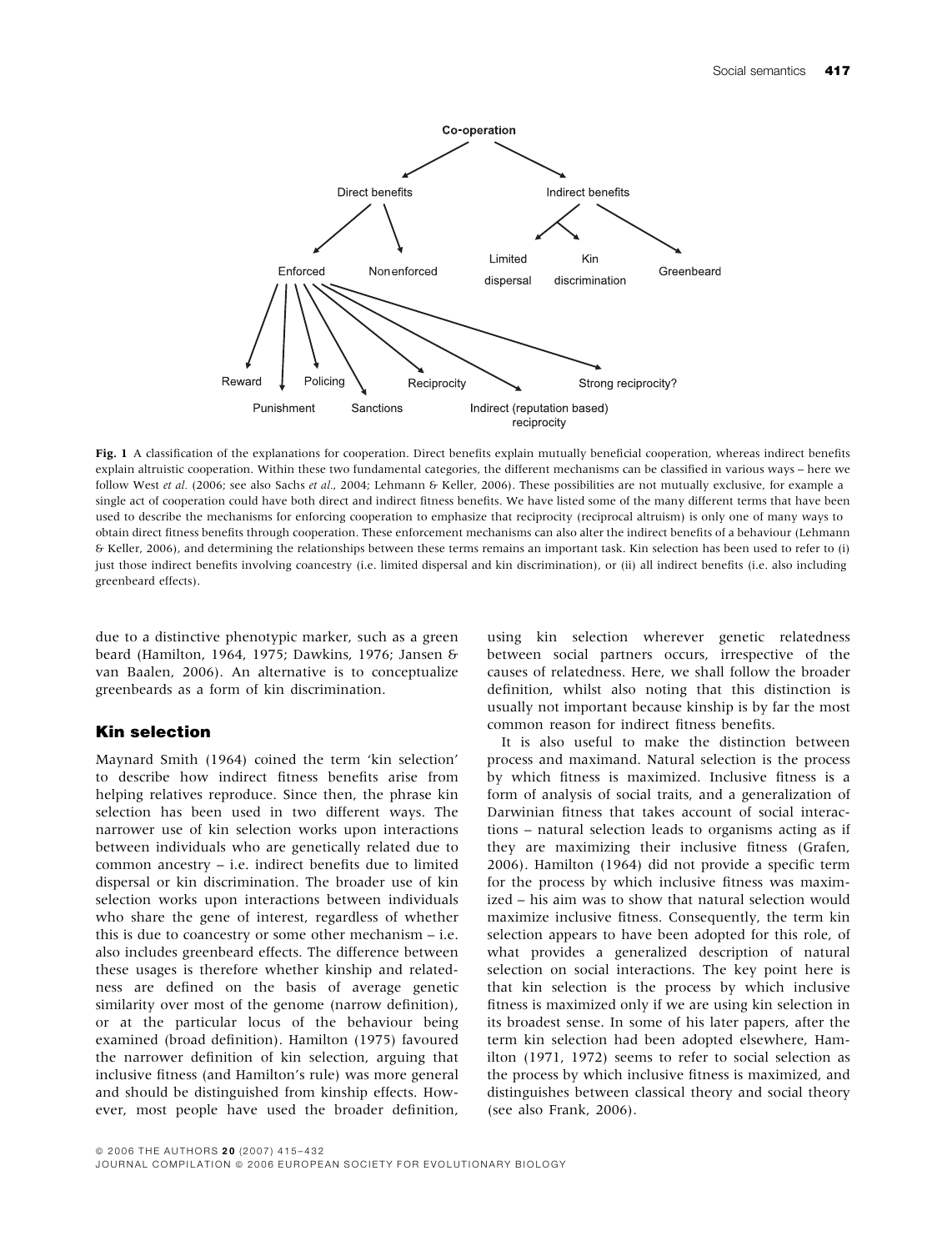# Mutualism and mutual benefit

From an evolutionary point of view, a behaviour is social if it has fitness consequences for both the individual that performs that behaviour (the actor) and another individual (the recipient). Hamilton (1964) classified social behaviours according to whether the consequences they entail for the actor and recipient are beneficial (increase direct fitness) or costly (decrease direct fitness) (Table 1). Whether a behaviour is beneficial or costly is defined on the basis of: (i) the lifetime consequences of the behaviour (i.e. not just the short-term consequences) and (ii) the absolute fitness effect – for example, does it increase or decrease the actor's number of offspring surviving to adulthood (i.e. not just relative to the individuals or social group with which the actor directly interacts). In his original papers, Hamilton (1964) provided terms for two of the four possibilities. He termed a behaviour which is beneficial to the actor and costly to the recipient  $(+/-)$  as selfishness, and a behaviour which is costly to the actor and beneficial to the recipient  $(-/+)$ as altruism. Later, he termed a behaviour which is costly to both the actor and the recipient  $(-/-)$  as spite (Hamilton, 1970). We do not discuss the semantics of the term spite in this paper, because we have done so in detail elsewhere (A. Gardner, I.C.W. Hardy, P.D. Taylor, S.A. West, unpublished data). In this section, we are concerned with defining a behaviour which is beneficial to both the actor and the recipient  $(+/+)$ ?

One possible term for +/+ behaviours is 'cooperation' (Trivers, 1985; Bourke & Franks, 1995; Rousset, 2004; Lehmann & Keller, 2006). However, this use of cooperation implies that cooperation is always explained by direct fitness benefits. This can lead to confusion because others use cooperation more generally for behaviours that are beneficial to the recipient, but can be either beneficial  $(+/+)$  or costly  $(-/+)$  to the actor (Hamilton, 1972; Axelrod & Hamilton, 1981; Frank, 1995b; Maynard Smith & Szathmary, 1995; Sachs et al., 2004; Foster et al., 2006; West et al., 2006b). Furthermore, to use cooperation for only +/+ behaviours, and not  $-/-$  behaviours (indirect benefits) contradicts the popular use of cooperation in the empirical literature. For example, referring to cooperative breeding in vertebrates or insects does not necessarily mean that direct fitness benefits are the explanation (Rousset,

Table 1 Social Behaviours. A Hamiltonian classification scheme for behaviours that have been selected for by natural selection.

|                 | Effect on recipient |             |  |  |
|-----------------|---------------------|-------------|--|--|
|                 | $^+$                |             |  |  |
| Effect on actor |                     |             |  |  |
|                 | Mutual Benefit      | Selfishness |  |  |
|                 | Altruism            | Spite       |  |  |

2004). Indeed, a major question in studies of cooperative breeding species is to determine the extent to which cooperation is explained by direct (+/+) or indirect  $(-/+)$  fitness benefits (Clutton-Brock, 2002; Griffin & West, 2002). 'Helping' is another possible term for +/+ behaviours, but it suffers from the same problems as cooperation (Rousset, 2004). We return to the specific definition of cooperation below.

Another possible term for +/+ behaviours is 'mutualism' (Krebs & Davies, 1993; Emlen, 1997; Foster et al., 2001; Clutton-Brock, 2002; Gardner & West, 2004a; Ratnieks, 2006). There are also examples of people using cooperation and mutualism interchangeably (Brown, 1983; Alcock, 1989). However, this use of mutualism can be confusing because many also use mutualism to refer to the more specific case of cooperation between species (Wilson, 1975b; Herre et al., 1999; Yu, 2001; West et al., 2002b; Kiers et al., 2003; Ridley, 2004; Futuyma, 2005; Foster & Wenseleers, 2006). This is also the common use of mutualism in the ecological literature. The two ideas here are quite distinct, as mutually beneficial social behaviour is a description of the effect of a single behaviour on the actor and the recipient, whereas interspecific mutualism describes the impact that each party has on the other. Using the same word to indicate both may cause confusion, for example it is easy to see how a mutually beneficial behaviour can evolve, but this does not mean that interspecific mutualisms are so easily explained. We think that the term mutualism is best reserved for its ecological usage.

In order to solve this problem we suggest the term 'mutual benefit' to describe +/+ behaviours. This term states as simply as possible, and without extra connotations, that a behaviour is beneficial to both the actor and the recipient. We emphasize that we think redefining terms is usually counter-productive, and can add more confusion than it solves. However, we think it is useful in this case, because we already have the situation where multiple terms are being used to define the same thing, and those terms also have other uses. We have found two similar uses of mutual benefit. First, Maynard Smith (1982, p. 167) appears to use mutual benefit in the same way as us, commenting that cooperation that can be explained by either interactions between kin or mutual benefits to cooperating individuals. Secondly, Maynard Smith & Szathmary (1995, p. 261) use it in a similar, but not identical way. They use mutual benefit to describe 'synergistic' benefits to cooperation, and distinguish it from when individuals force others to cooperate, which they term enforcement. This classification can be confusing because: (i) it is not clear how they classify scenarios when cooperation evolves through punishment or policing, which is enforced, but leads a mutual benefit in the long term; (ii) they seem to classify some cases which rely on kin selection into their mutual benefit category (e.g. Nowak & May, 1992).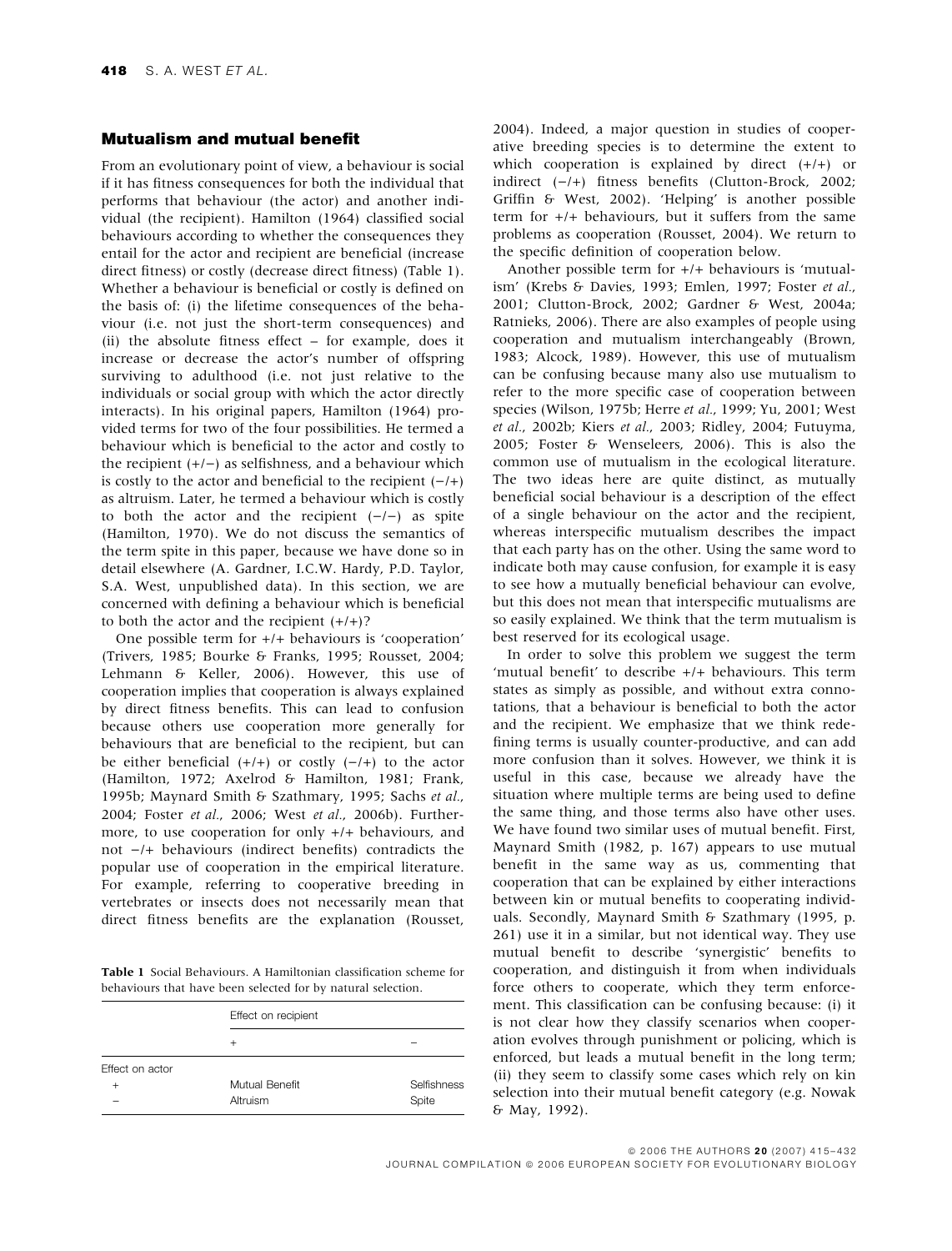# Cooperation

We now consider the formal definition for 'cooperation'. It is extremely useful to have a term that describes 'cooperative behaviours' that provide a benefit to the recipient, but could be beneficial (+/+, favoured by direct fitness benefit) and/or costly  $(-/+)$ , favoured by indirect fitness benefit) to the actor. Cooperation and helping are both frequently used in this context. For example, as discussed above, a topic of debate is the extent to which cooperative breeding, or helping behaviours in cooperative breeders, can be explained by direct or indirect fitness benefits. Consequently, one possibility is to define 'cooperation' as a behaviour that provides a benefit to the recipient – this therefore includes both  $+/+$  and  $-/+$ behaviours (Sachs et al., 2004).

However, this definition of cooperation may be overly inclusive. For example, when an elephant produces dung, this is beneficial to the elephant (emptying waste), but also beneficial to a dung beetle that comes along and uses that dung. It does not seem useful to term behaviours such as this, which provide a one-way byproduct benefit, as cooperation. Consequently, we prefer that a behaviour is only classed as cooperation if that behaviour is selected for because of its beneficial effect on the recipient. We do not wish to imply that the behaviour is selected for purely because of its beneficial effect on the recipient, just that it has at least partially done so. This is easily illustrated with an example. Suppose that two bacterial species (A and B) are interacting, and that each feeds upon a waste product of the other. This would be a mutually beneficial (+/+) behaviour, but we would not class it as cooperation. However, now suppose that a higher production of species A's waste product evolved because this benefited species B, and hence led to a higher level of waste production by species B, which was beneficial to species A. This kind of interaction has been termed byproduct reciprocity or invested benefits (Conner, 1995a; Sachs et al., 2004), and we would class this as cooperation. Our definition of cooperation therefore includes all altruistic  $(-/+)$  and some mutually beneficial (+/+) behaviours.

This distinction over whether a trait is favoured for that purpose relates to the standard text book definition of adaptation (Rose & Lauder, 1996). A common definition for an adaptation is a 'trait that enhances fitness and that arose historically as a result of natural selection for its current role' (Rose & Lauder, 1996). A difference here is that our definition of cooperation considers the selective forces maintaining the trait, and not just those that led to its initial evolution – this is sometimes termed 'aptation', as opposed to adaptation (Rose & Lauder, 1996). Although we suspect this distinction will be unimportant for most real cases, there are fields in which it is important, such as distinguishing between the evolution and maintenance of sex and recombination (West et al., 1999; Burt, 2000). That historical factors can be important for social evolution is demonstrated by the example that it can be hard for eusociality to evolve in species with multiple mating, due to reduced relatedness, but that multiple mating can evolve in species which are already eusocial (Hamilton, 1964; Boomsma & Ratnieks, 1996). We admit that determining whether certain +/+ behaviours are cooperation may be hard, but this emphasizes that it is a key question.

The use of distinguishing social behaviours on the basis of the selective forces maintaining them has been demonstrated by the analogous distinction made in the communication literature between a 'signal' and a 'cue' (Maynard Smith & Harper, 2003). A signal is 'any act or structure which alters the behaviour of other organisms, which evolved because of that effect, and which is effective because the receiver's response has also evolved', whereas a cue is 'a feature of the world, animate or inanimate, that can be used by an animal as a guide to future action' (Maynard Smith & Harper, 2003). This distinction has been extremely useful, allowing a clear and general conceptual overview to be developed. Although, we note that this definition of a signal does not exclude actions that operate because of their substantive effects rather than their information content, so for example, it could include reciprocity, where cooperation is conditional upon the cooperative behaviour of others (A. Grafen, Personal Communication; see also Grafen, 1990).

## Altruism

The above sections have emphasized how terms such as altruism have very specific meanings, which can convey useful information. Consequently, when these terms are misused, or redefined, it can lead to confusion. In this section we discuss three cases in which this has occurred with the term altruism. A general point here is that altruism is defined: (i) with respect to the lifetime consequences of a behaviour; (ii) on absolute fitness effects (i.e. does it increase or decrease the actor's fitness, and not relative to just some subset of the population). For example, if a cooperative behaviour was costly in the short term, but provided some long-term (future) benefit, which outweighed that, it would be mutually beneficial and not altruistic. This does not mean that such a behaviour is somehow less interesting – determining whether and how a cooperative behaviour provides short or long term direct fitness benefits remains a major problem (Clutton-Brock, 2002; Griffin & West, 2002). Instead, our aim is to distinguish the fundamental difference between direct and indirect fitness benefits.

#### Reciprocal altruism

Trivers (1971) suggested that cooperation could be favoured between nonrelatives, in reciprocal interactions.

<sup>© 2006</sup> THE AUTHORS 20 (2007) 415-432

JOURNAL COMPILATION @ 2006 EUROPEAN SOCIETY FOR EVOLUTIONARY BIOLOGY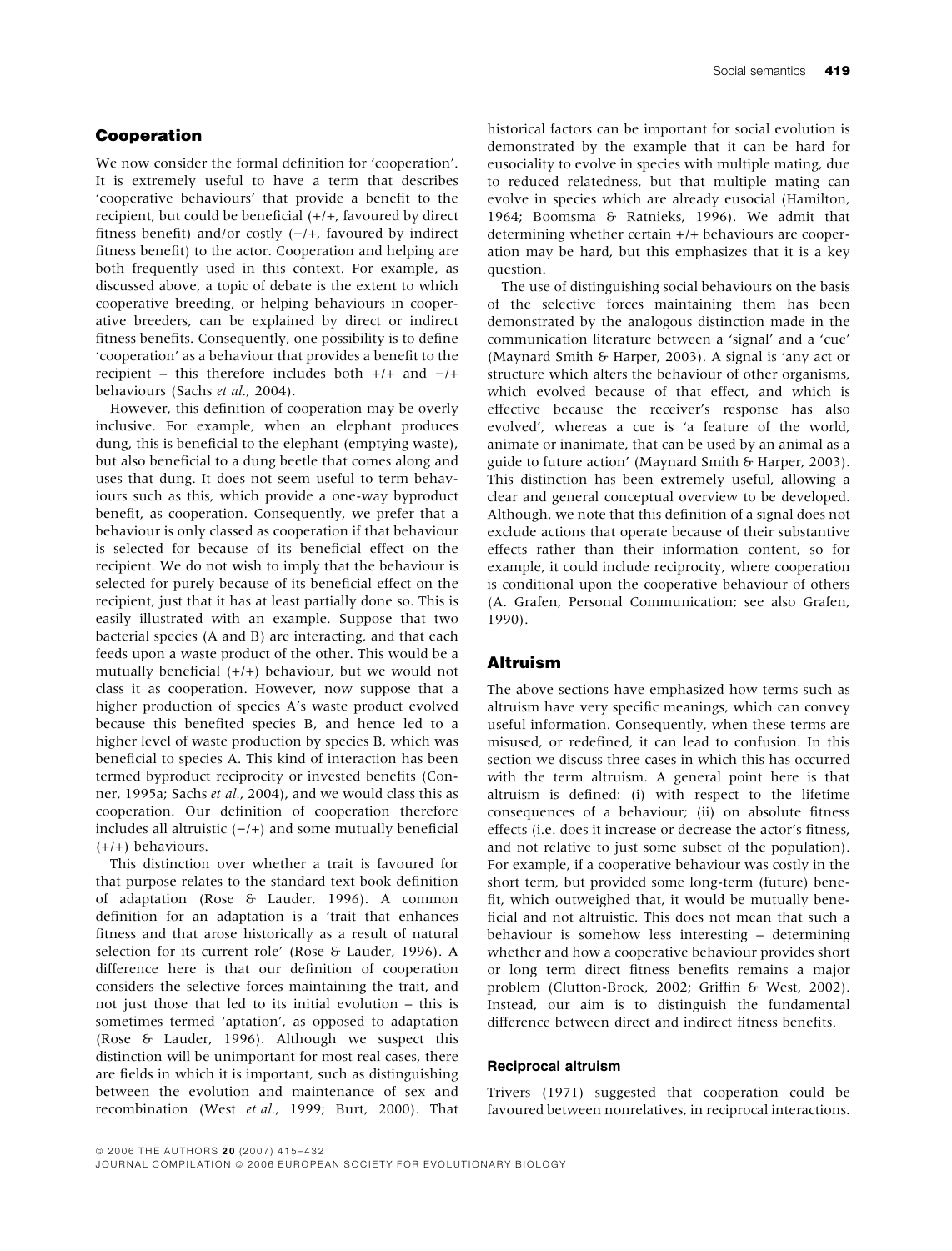The idea here is that individuals can take turns in helping each other, for example by preferentially aiding others who have helped them in the past. Trivers termed this 'reciprocal altruism'. This work was highly influential in showing that cooperation could be favoured between nonrelatives, and stimulated a huge amount of theoretical and empirical research. Current theoretical overviews place reciprocal altruism as just one of many mechanisms by which cooperation between unrelated individuals can be favoured (Krebs & Davies, 1993; Griffin & West, 2002; Frank, 2003; Sachs et al., 2004; Lehmann & Keller, 2006: West et al., 2006b). Furthermore, it has been suggested that the specific mechanism of reciprocity is unlikely to be of general importance outside of humans, because the conditions required can be extremely restrictive (Conner, 1995b; Dugatkin, 1997; Clutton-Brock, 2002; Hammerstein, 2003; Stevens & Hauser, 2004; Stevens et al., 2005).

However, reciprocal altruism is not altruistic – it provides a direct fitness advantage to cooperating. If an individual does not pay the cost of cooperation in the short term then it will not gain the benefit of cooperation in the long term (although things could get more complicated if reciprocity was between relatives). Consequently, following Hamilton's original scheme, it is a mutually beneficial (+/+) behaviour and not an altruistic behaviour  $(-/+)$ . It is presumably for this reason that Hamilton (1996, p. 263) thought that reciprocal altruism was misnamed, and that he and others have used alternative terms such as 'reciprocity' (Alexander, 1974), or 'reciprocal cooperation' (Axelrod & Hamilton, 1981). Unfortunately, the term reciprocal altruism has been in use so long that we do not expect its use be changed, although it would be preferable to use reciprocity or reciprocal cooperation. It is not clear how much confusion this different use of altruism has led to – although we suspect it is at least partially responsible for: (i) the frequent and incorrect assumption that kin selection and reciprocal altruism are the two leading explanations for cooperation or altruism and (ii) the confusing use of altruism in the human literature (see below).

Trivers (1971) originally redefined altruism in a different way to Hamilton. Specifically, he defined it with respect to inclusive fitness, apparently in the short term, rather than direct fitness in the long term: 'Altruistic behavior can be defined as a behavior that benefits another organism, not closely related, while being apparently detrimental to the organism performing the behavior, benefit and detriment being defined in terms of contribution to inclusive fitness' (Trivers, 1971). It is clear that this form of 'altruism' could not be selected for, unless benefit and cost are only measured in the short term, and that there is some longer-term benefit (i.e. it is mutually beneficial and not altruistic). In his later book, Trivers (1985) returns to Hamilton's definitions associated with Table 1 ('the altruism becomes a form of cooperation' – having previously defined cooperation as a  $+/+$  behaviour and altruism as a  $-/+$ behaviour), and at times uses phrases which do not invoke altruism, such as 'return effects', 'return-benefit' and 'reciprocity' (p. 47). However, altruism is still used in other ways at other times, in a manner that is based on short term rather than long term cost and benefits. For example: 'In effect, two individuals trade altruistic acts. This can be called reciprocity or reciprocal altruism' (p. 48), and by referring to kinship and reciprocity as two ways to explain altruism (p. 49).

### Weak altruism

The different use of the word altruism in the 'new' group selection literature has also led to confusion. Wilson and colleagues (Wilson, 1975a, 1977; Colwell, 1981) redefined altruism to refer to the fitness of an individual relative to the individuals that it interacts with, in its group. They define a behaviour as 'weakly altruistic' if it leads to a decrease in the fitness of the focal individual, relative to the other members of its group. This means that behaviours which provide a benefit to everyone within the local group, including the actor, such as the production of a public good, can be defined as altruistic. These are sometimes termed 'whole-group' (Pepper, 2000) or 'group beneficial' traits (Dugatkin et al., 2003, 2005) – as opposed to 'other-only' traits which do not provide a benefit to the actor (Pepper, 2000). Wholegroup behaviours can have both a direct and indirect benefit, and as discussed above, this means that whether they are altruistic or mutually beneficial will depend upon the relative cost and benefits of the behaviour, as well as population structure (Pepper, 2000; Rousset, 2004). This leads to the confusing situation where a trait could be favoured because it selfishly increases an individual's direct fitness, but will be weakly altruistic by Wilson's definition (Dawkins, 1979; Grafen, 1984; Harvey et al., 1985)! This also emphasizes that there is a fundamental difference between altruism  $(-/+)$  and weak altruism (which can be  $+$ /+ or  $-$ /+), in contrast to the suggestion of Fletcher & Doebeli (2006).

We illustrate this point in Table 2, with the simplest possible case, where groups consist of only two individuals. We compare the fitness of cooperators (C) who perform some cooperative behaviour, and defectors (D) who do not. The cooperative behaviour is assumed to be costly to the individual who performs it (cost  $= x$ ), but provide a benefit to all the members in the group. We assume that the benefit to cost ratio is three, and so each cooperative behaviour brings a benefit of 3x to the group, and hence  $3x/2$  to each individual. This cooperative behaviour would be classed as 'weakly altruistic'. Table 2 illustrates that from the selfish perspective of an individual, C always leads to a higher fitness, irrespective of whether it is in a group with a C or a D. This shows that weakly altruistic behaviours can be selected for because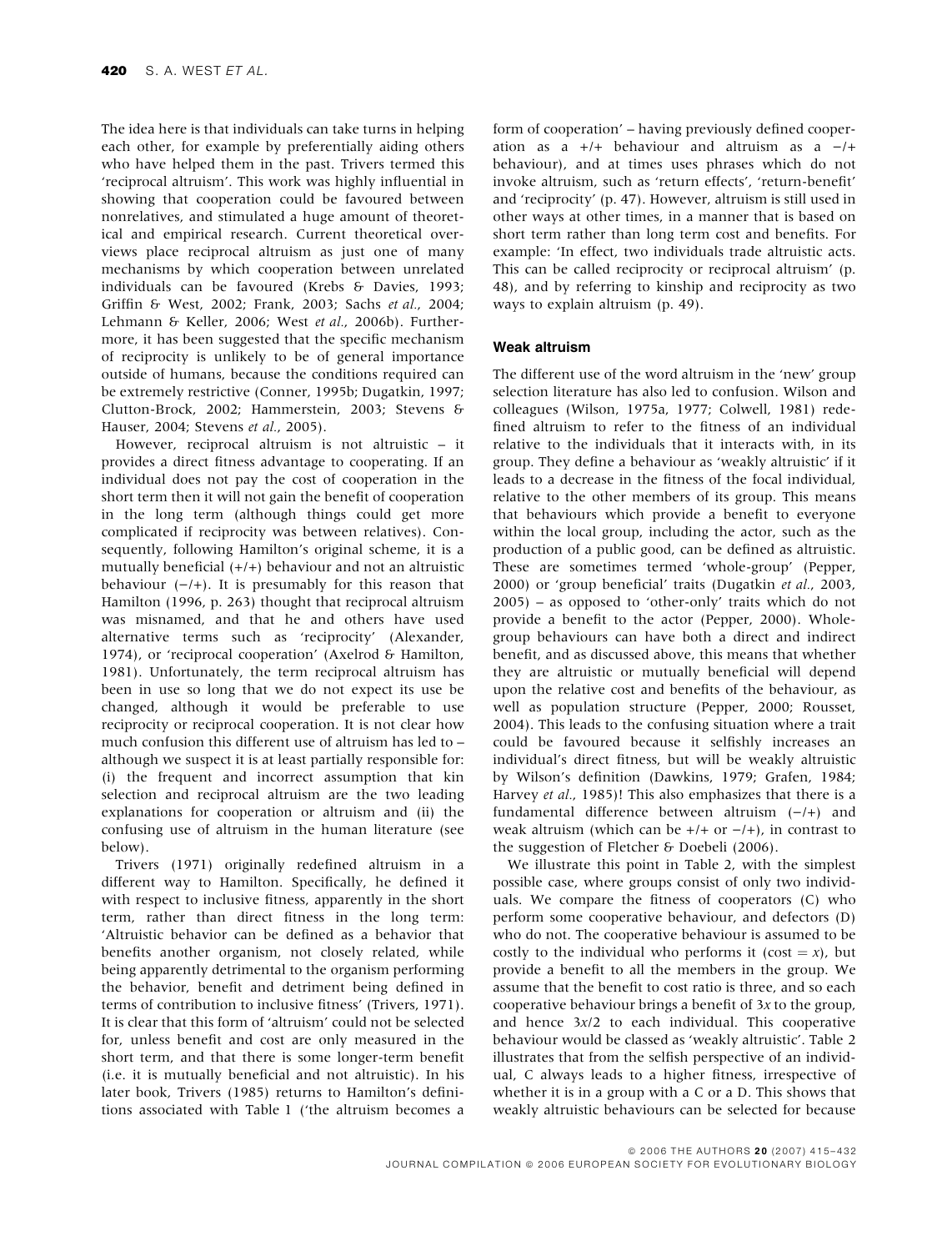| Group                                        | Two cooperators     |          | One cooperator                   |                  | No coopera-<br>tors |   |
|----------------------------------------------|---------------------|----------|----------------------------------|------------------|---------------------|---|
| Type of Individual                           |                     |          |                                  |                  |                     | D |
| <b>Baseline Fitness</b>                      |                     |          |                                  |                  |                     |   |
| Individual cost of cooperating               |                     | X        | X                                |                  |                     | 0 |
| Benefit of cooperation (shared within group) | $\frac{6x}{2} = 3x$ | 3x       | $\frac{3x}{2}$                   | $\frac{3x}{5}$   | 0                   | 0 |
| Benefit - cost                               | $3x - x = 2x$       | 2x       | $\frac{3x}{2} - x = \frac{x}{2}$ | $\frac{3x}{5}$   |                     | 0 |
| <b>Fitness</b>                               | $1 + 2x$            | $1 + 2x$ | $+\frac{x}{2}$                   | $+ \frac{3x}{2}$ |                     |   |

Table 2 The fitness of cooperative individuals who perform a 'weakly altruistic' trait (C), and defectors who do not (D).

The calculation assumes that the cooperators (C) invest x resources in cooperation, the benefit to cost ratio is three, and that benefits are shared amongst all group members. From the selfish perspective of an individual, C always leads to a higher fitness, irrespective of whether it is in a group with a C or a D. This shows that a behaviour which would be classed as weakly altruistic can be selected for because it increases an individua'ls direct fitness. This table was inspired by an analogous one, in the sex ratio literature (Harvey et al., 1985).

they increase an individual's direct fitness, and are hence mutually beneficial. More generally, the fundamental point is that the spread of a gene is determined by its fitness 'relative to others in the breeding population, and not to others with which it happens to interact' (Grafen, 1984, 2002, 2006; Harvey et al., 1985). A more complicated case illustrating the same point is given in Table 3.

#### Altruism in humans and strong reciprocity

Altruism has been redefined in a number of ways in the literature on cooperation in humans. One approach in the empirical side of the literature has been to describe a costly behaviour as altruistic if it benefits another individual, but then to seemingly only measure the cost to the actor over the short term or relative to who they interact with (Fehr & Fischbacher, 2003). This clearly includes the possibility for either mutually beneficial (+/  $+$ ) or altruistic (-/+) behaviours, and is analogous to the definition of cooperation (or helping). In contrast, the approach taken in the relevant theoretical literature, is to use altruism for behaviours which are costly but provide a benefit to all individuals in the group (Gintis, 2000; Boyd et al., 2003) – this is the same as weak altruism described above. In both cases we are left with the possibility that cooperation can be labelled as altruistic, even when it provides a direct benefit that can outweigh its cost, and hence can be selected for from selfish individual interests (i.e. mutually beneficial cooperation, with a +/+ payoff). We focus on the relevant theoretical literature in this section, and will return to the empirical literature later.

The usage of altruism in the human cooperation theoretical literature is best illustrated by examining a specific model. Gintis (2000) compared the relative fitness of two different strategies: 'self-interested agents' who do not punish or cooperate and altruistic 'strong reciprocators' who cooperate and punish noncooperators. He labels strong reciprocators as altruistic because they 'increase the fitness of unrelated individuals at a cost to themselves'. However, in this and related models, cooperation is individually costly within the social group, but provides a benefit to all the members of the group (including the cooperative individual), through mechanisms such as increased productivity or reducing the rate of group extinction (Gintis, 2000; Henrich & Boyd, 2001;

Table 3 The relative fitness of an individuals who cooperates (C) and defectors who do not (D), when more cooperative groups are more likely to survive and reproduce.

|                                              | One cooperator, and           | N defectors              |               |
|----------------------------------------------|-------------------------------|--------------------------|---------------|
| Group                                        | N-1 defectors                 |                          |               |
| Type of individual                           |                               |                          |               |
| Baseline resources                           |                               |                          |               |
| Public good contribution                     |                               |                          |               |
| Benefit to group                             | m                             |                          |               |
| Individual resources after public goods game | 뽑                             | $1 + \frac{m}{N}$        |               |
| <b>Total Group Resources</b>                 | $m + N - 1$                   |                          | N             |
| Proportion of Group Resources                | m/N<br>$m + N - 1$            | $\frac{1+m/N}{m+N-1}$    | ₩             |
| Relative reproductive success of groups      |                               |                          | P             |
| Fitness of Individuals                       | m/N<br>$m + \overline{N - 1}$ | $1 + m/N$<br>$m + N - 1$ | $\frac{P}{N}$ |

We compare the fitness of a cooperator in a group with  $N - 1$  defectors, with the fitness of a defector in a group with N other defectors. See main text for details. Under certain conditions, from the selfish perspective of an individual, C leads to a higher fitness. This shows that a behaviour which some would class as altruistic and not in the individuals self interest, can be selected for because it increases an individual's direct fitness, and hence is actually mutually beneficial.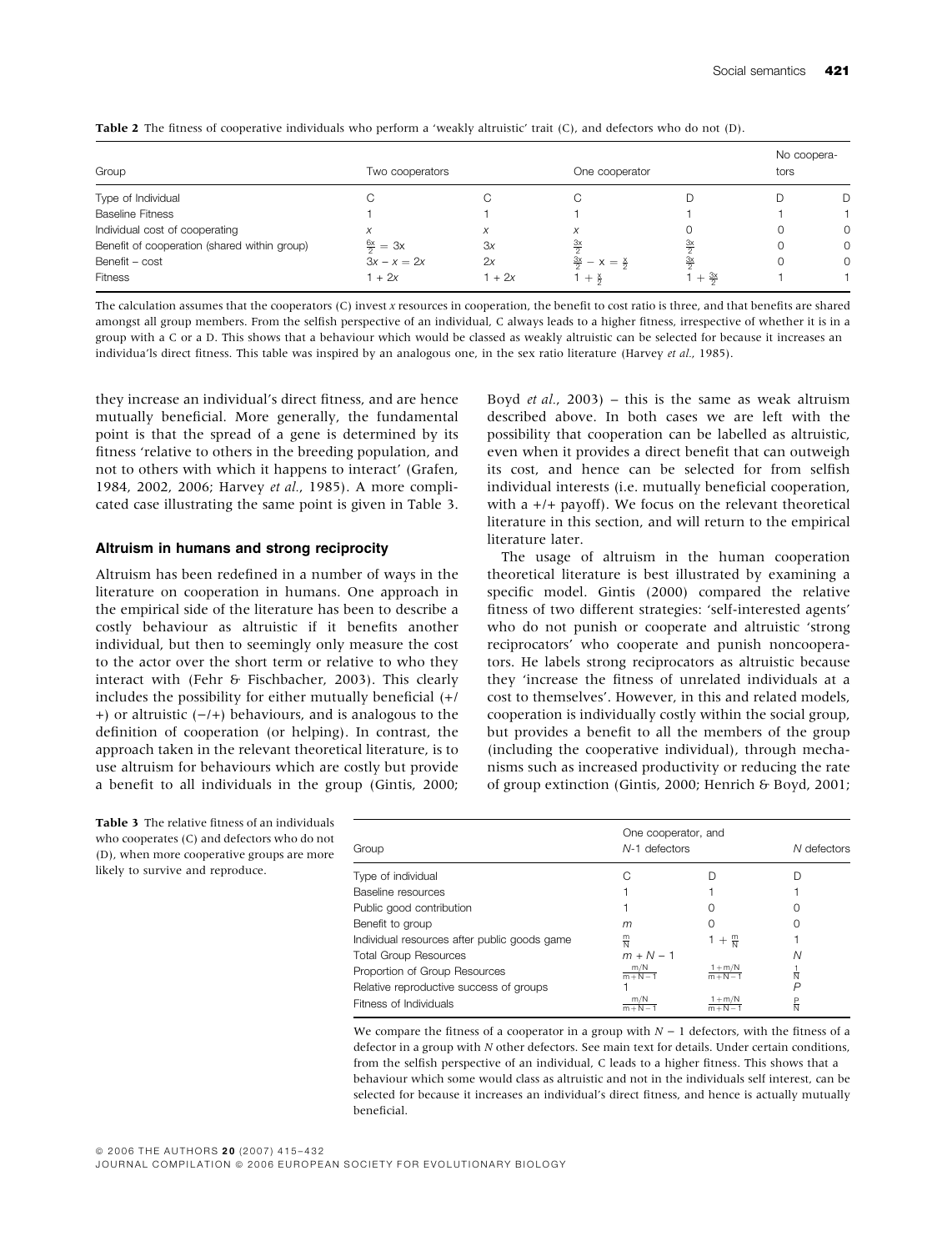Table 4 The relationship between some of the terms that we have discussed. The different categories can be grouped according to whether they have beneficial  $(+)$  or costly  $(-)$  fitness consequences for the actor and recipient.

| Term                | Consequences<br>for actor | Consequences<br>for recipient |  |
|---------------------|---------------------------|-------------------------------|--|
| Altruism            |                           | $^{+}$                        |  |
| Reciprocal altruism | $+$                       | $+$                           |  |
| Weak altruism       | $-$ or $+$                | $^{+}$                        |  |
| Strong reciprocity  | $-$ or $+$                | $-$ or $+$                    |  |
| Cooperation         | $-$ or $+$                | $^{+}$                        |  |
| Mutual benefit      | $+$                       | $^{+}$                        |  |

Bowles et al., 2003; Boyd et al., 2003; Gintis, 2003; Bowles & Gintis, 2004). Consequently, cooperation can provide a direct fitness benefit, as well as the potential for indirect benefits due to individuals who share the cooperative gene.

The problem here is that the definition of altruism is relative to the local group, and not the population as a whole (as with 'weak altruism'). As discussed above, natural selection selects for a gene if it causes a behaviour that leads to that gene increasing in frequency in the population, not some other arbitrarily defined scale such as social partners (Grafen, 1984) (see Table 2). Another way of looking at this problem is that by examining altruism relative to the group this means that any benefits of the behaviour which are equally spread throughout the group are ignored – traits which provide a benefit at the group level will therefore seem altruistic because the benefits are ignored. Consequently, the model of Gintis (2000) leads to the confusing situation where cooperation can be favoured because it provides a direct benefit to the cooperator, because it increases the chance they and the rest of their group survive, but that this is defined as altruistic and not in their self interest. The same issue reoccurs in a number of related models (Bowles et al., 2003; Boyd et al., 2003; Gintis, 2003; Bowles & Gintis, 2004). The potential direct fitness benefit of cooperation is illustrated clearly by the model of Boyd et al. (2003), where groups compete for territories in pairs. In their model, the territory is won by the group with the most cooperators, and so it is clear that a single individual could potentially gain a huge direct fitness advantage by cooperating, and hence making its group much more successful. The role of direct fitness benefits in this model is further emphasized by the fact that it assumes that social behaviours are culturally transmitted, by imitation on the basis that they benefit the individual.

We illustrate how cooperation can provide a direct fitness benefit in such models in Table 3. We assume that groups of N individuals play a public goods game within groups, and that the more productive groups are more likely to survive or reproduce. We compare the fitness of a cooperator in a group with  $N - 1$  defectors, with that of a defector in a group of N defectors. Individuals have one unit of resource to contribute to the public goods game – cooperators contribute this whole unit, defectors contribute nothing. For each unit invested in the group, the whole group obtains a return of  $m$  units of resources to share equally amongst the group (cooperation provides a group benefit:  $m > 1$ ). Consequently, as long as  $m < N$ , the cooperator ends up with less resources than they started with (compared with Table 2, where  $m > N$ ). We then assume that the group with greater resources is more likely to survive or reproduce, such that the group with greater resources has a relative reproductive success of 1.0, and the other group has a relative reproductive success of  $P(P < 1)$ . If the relative fitness of individuals is their share of the group resources multiplied by the group productivity, then the fitness of the cooperator will be greater than that of a defector in a group of N defectors if  $m > \frac{P - NP}{P - 1}$ . This demonstrates that cooperation can be mutually beneficial, and hence favoured by selfish interests (a direct fitness benefit), even in cases when playing the public goods game leads to the cooperator having less resources ( $m < N$ ), and a lower fitness than the other members of the group  $\left(\frac{m/N}{m + (N-1)} \right) \leq \frac{1 + m/N}{m + (N-1)}$ . This is because the benefit at the level of the group, of having just one individual cooperate, can outweigh this cost, and allow a cooperator to invade a population of defectors.

Punishment can be selfish or altruistic (like cooperation) or even spiteful, and so without detailed analysis of particular situations, the word punishment should not be given a prefix such as 'altruistic'. Punishment may provide a direct benefit because it can cause higher levels of cooperation within the punisher's group (Gardner & West, 2004b; Lehmann & Keller, 2006). If this is the case in the models discussed here, then 'selfish punishment' would have been the appropriate term, rather than 'altruistic punishment'. The alternative possibility is that punishment is favoured because it leads to an indirect fitness benefit, by: (i) making the punished individual more likely to cooperate with relatives of the punisher – altruistic punishment (Gardner & West, 2004b; Lehmann & Keller, 2006); or (ii) reducing the fitness of individuals who are competing with relatives – spiteful punishment (Gardner & West, 2004b). In the human models discussed above, the simulation approaches used mean that the relative importance of direct and indirect selection in favouring punishment are not clear. A detailed analysis of this problem would be extremely useful (Gardner & West, 2004b; Lehmann & Keller, 2006).

#### More altruism?

We have not exhausted the redefinitions of altruism. For example, altruism has also been to used to describe behaviours that benefit other individuals (e.g. Kaushik & Nanjundiah, 2003; Zahavi, 2003, 2005) – this could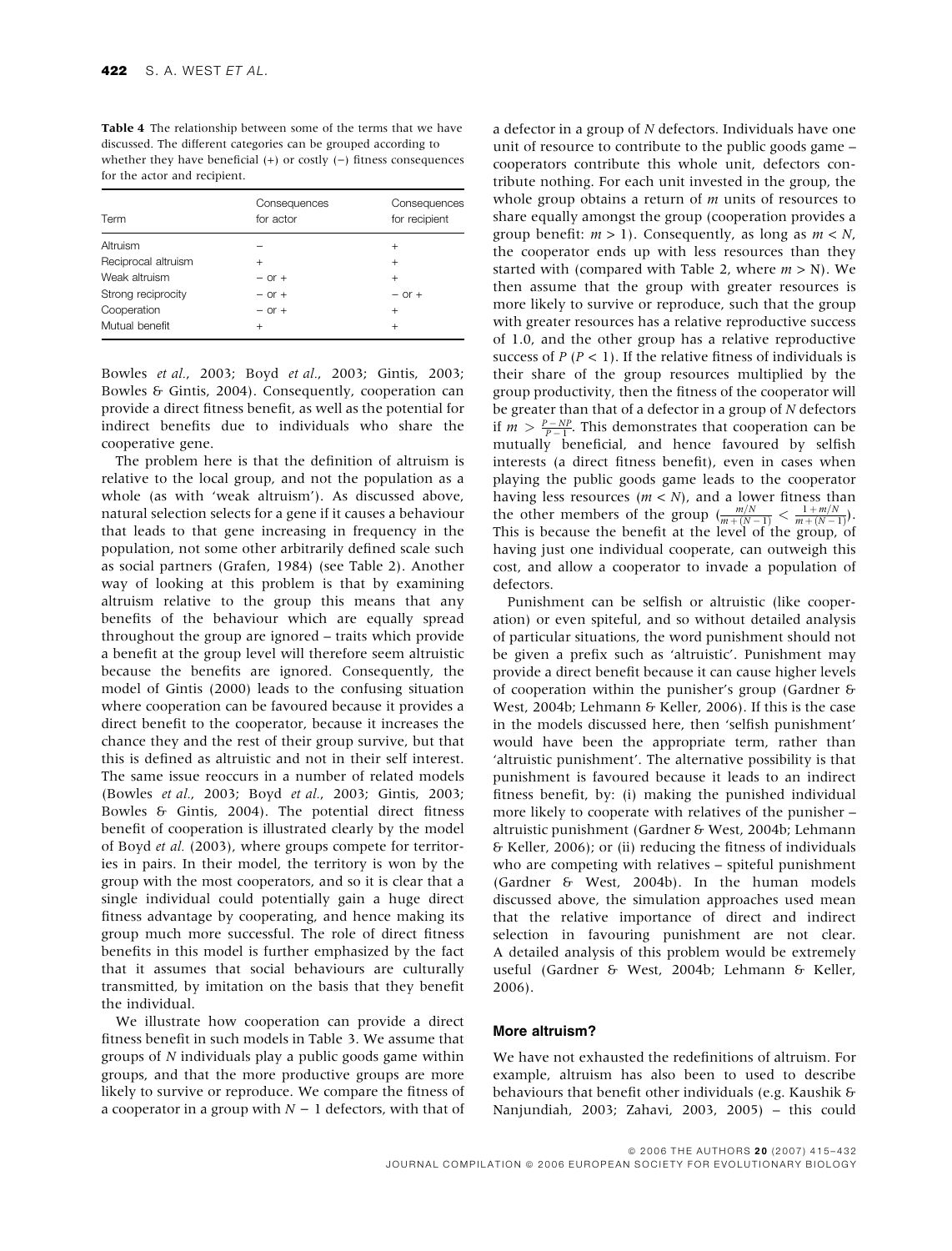clearly include behaviours which are altruistic  $(-/+)$  or mutually beneficial  $(+/+)$ . However, we think that the examples we have given above are sufficient to illustrate the general points. In particular, that redefining altruism can obscure, and lead to confusion about the selective forces at work. We stress that by pointing out when behaviours are not altruistic, we do not hope to imply they are less interesting or easier to explain. Indeed, demonstrating direct long-term fitness benefits of a cooperative behaviour can be harder than demonstrating kin selected benefits (Griffin & West, 2002, 2003). Explaining cooperation remains one of the greatest challenges for evolutionary biology, irrespective of whether it is altruistic or mutually beneficial.

### Group selection

The group selection literature has generated a huge amount of semantic confusion (reviewed by Dawkins, 1979; Maynard Smith, 1983; Grafen, 1984; Trivers, 1998; Foster et al., 2006). Although this debate was solved decisively during the 1960s to 1980s, by evolutionary biologists, it seems to reoccur and lead to confusion as new fields embrace the relevant aspects of social evolution theory (Reeve & Keller, 1999). We have already discussed the phrase 'weak altruism'. In this section we briefly discuss some of the other points of confusion that have arisen. An interested reader is directed elsewhere for general reviews (Grafen, 1984; Dugatkin & Reeve, 1994), or more technical summaries (Wade, 1985; Frank, 1986a; Queller, 1992; Gardner et al., 2007). Readers familiar with this work could easily skip this section.

#### The old and the new

Before discussing the semantic issues, it is useful to distinguish between two different types of group selection, and explain their relation to social evolution theory more generally (Grafen, 1984; Trivers, 1998). During the 1960s, Wynne-Edwards (1962) argued for the importance of group selection in its original or 'old' form. He considered relatively cooperative behaviours such as reproductive constraint, as follows. In groups consisting of selfish individuals (who reproduce at the maximum rate), resources would be over exploited, and the group would go extinct. In contrast, groups consisting of cooperative individuals who restricted their birth rate would not over exploit their resources, and not go extinct. Hence, by a process of differential survival of groups, behaviour evolved that was for the good of the group.

During the 1960s and 1970s a large body of theoretical and empirical work was piled up against this idea. Theory showed that this type of group selection would only work under extremely restrictive conditions, and so its importance would be rare or nonexistent (Maynard Smith, 1964, 1976; Williams, 1966; Leigh, 1983). For example,

Maynard Smith (1976) showed that group selection would not work if the number of individuals who disperse and reproduce elsewhere (successful migrants) is greater then one per group. Empirical work showed that individuals were reproducing at the rate that maximized their lifetime reproductive success, and were not practising reproductive restraint (Lack, 1966; Krebs & Davies, 1993). It is this form of group selection that leads people to the false conclusion that individuals behave for the good of the population or species or ecosystem.

In the 1970s and 1980s a new form of group selection was developed, based on a different conception of the group (Wilson, 1975a, 1977; Colwell, 1981; Wilson & Colwell, 1981). The idea here was that at a certain stages of an organism's life cycle, interactions take place between only a small number of individuals. It can be shown that under these conditions, cooperative behaviour can be favoured. This 'new group selection' is sometimes referred to as 'trait-group selection' or 'demic selection' or 'intrademic selection'. One way of conceptualizing the difference between the old and new group selection models is that the new group selection models rely on within-population (intrademic) group selection, whereas old group selection theory worked on betweenpopulation (interdemic) group selection (Fig. 2; Reeve & Keller, 1999). Another difference is that the old group selection approach argued that selection at the group level was the driving force of natural selection, whereas the new group selection emphasizes that there are multiple levels of selection, and these can vary in their importance. Another way of looking at this is that the new group selection approach looks at the evolution of individual characters in a group structured population, whereas the old group selection approach looks at the evolution of group characters (Fig. 2; Okasha, 2005).

It has since been shown that kin selection and new group selection are just different ways of conceptualizing the same evolutionary process. They are mathematically identical, and hence are both valid (Hamilton, 1975; Grafen, 1984; Wade, 1985; Frank, 1986a, 1998; Taylor, 1990; Queller, 1992; Bourke & Franks, 1995; Gardner et al., 2007). New group selection models show that cooperation is favoured when the response to betweengroup selection outweighs the response to within-group selection, but it is straightforward to recover Hamilton's rule from this. Both approaches tell us that increasing the group benefits and reducing the individual cost favours cooperation. Similarly, group selection tells us that cooperation is favoured if we increase the proportion of genetic variance that is between-group as opposed to within-group, but that is exactly equivalent to saying that the kin selection coefficient of relatedness is increased (Frank, 1995a). In all cases where both methods have been used to look at the same problem, they give identical results (Frank, 1986a; Bourke & Franks, 1995; Wenseleers et al., 2004; Gardner et al., 2007).

<sup>© 2006</sup> THE AUTHORS 20 (2007) 415-432

JOURNAL COMPILATION @ 2006 EUROPEAN SOCIETY FOR EVOLUTIONARY BIOLOGY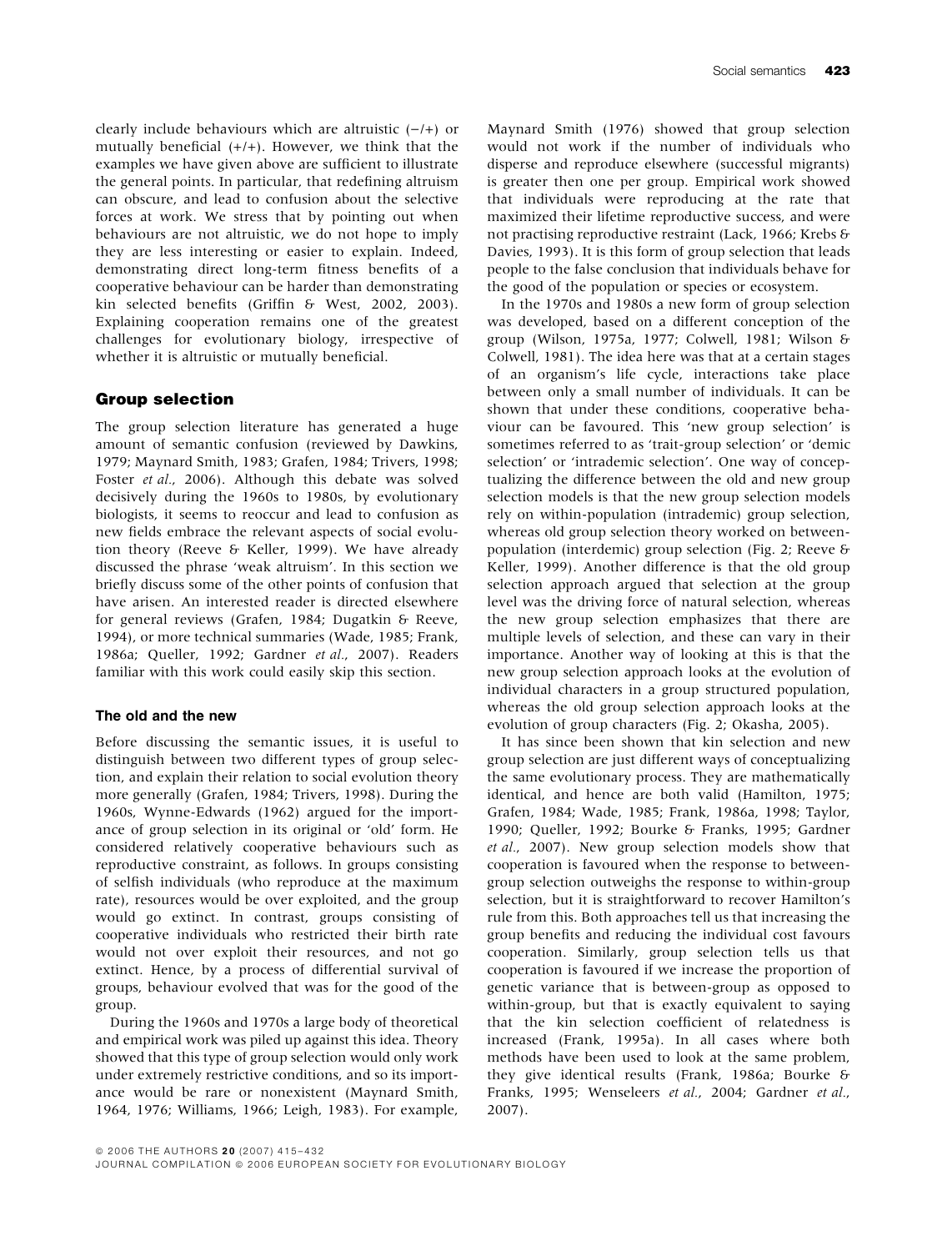

Fig. 2 The difference between old and new group selection. Panel A shows the old group selection, with well-defined groups with little gene flow between them (solid outline). The white circles represent cooperators, whereas the grey circles represent selfish individuals who do not cooperate. Competition and reproduction is between groups. The groups with more cooperators do better, but selfish individuals can spread within groups. Panel B shows the new group selection, with arbitrarily defined groups (dashed lines), and the potential for more geneflow between them. The different groups make different contributions to the same reproductive pool (although there is also the possibility of factors such as limited dispersal leading to more structuring), from which new groups are formed.

#### Avoiding confusion

In addition to the problems associated with the term 'weak altruism', the group selection literature has produced three other sources of semantic confusion. First, the different types of group selection can be mixed up (Grafen, 1984; Trivers, 1998; Okasha, 2005). This can give the impression that the validity of the new group selection justifies the application of the old group selection (Trivers, 1998). This can be a particular problem with nonspecialists or nontheoreticians, and we believe that it plays a major role in explaining why old group selection lingers in some fields, such as areas of microbiology (e.g. Shapiro & Dworkin, 1997; Shapiro, 1998; Bassler, 2002; Henke & Bassler, 2004), parasitology (reviewed by West et al., 2001, 2003), and agronomy (reviewed by Denison et al., 2003). Numerous examples of this problem are also provided by Sober & Wilson (1998), who switch confusingly between old and new group selection (Trivers, 1998).

The potential for confusion is increased when the impression is gained that evolutionary biologists do not use the new group selection methodology because they think it is unimportant (as they do with the old). In reality, the kin selection (or inclusive fitness) approach is generally preferred over new group selection because it is usually easier to construct models, interpret the predictions, and then apply these to real biological cases. For example: (i) recent methodological advances mean that kin selection and inclusive fitness models can be constructed and analysed much more simply, and for much more general cases (Taylor & Frank, 1996; Frank,

1997, 1998; Taylor et al., 2007); (ii) in some of the most successful areas of social evolution, such as split sex ratios in social insects or extensions of Hamilton's (1967) basic local mate competition theory, predictions arise elegantly from kin-selection models, whereas the corresponding group selection models would be either unfeasible or so complex that they have not been developed (Frank, 1986b, 1998; Boomsma & Grafen, 1991; Queller, 2004; Shuker et al., 2005); (iii) kin selection methodologies can usually be linked more clearly to empirical research, both empirically (Queller & Goodnight, 1989) and conceptually – 'knowing that  $r = 0.22$  gives many biologists an understanding of the genetic closeness described; the knowledge that  $n = 10$  and  $v/v_b = 2.98$  is (at least for the present) less illuminating' (Grafen, 1984); (iv) the group selection approach tends to hide the distinction between direct and indirect benefits of behaviours, which many find extremely useful; (v) the group selection approach has been less useful for identifying and quantifying issues of reproductive conflict, which have provided some of the most useful areas for empirical testing of theory (Trivers, 1974; Ratnieks et al., 2006); (vi) inclusive fitness theory leads to the recovery of a maximizing principle for social settings (individuals should behave as if maximizing their inclusive fitness), which is a useful reasoning tool (it is easier to think of individuals optimizing something rather than the evolutionary dynamics), provides formal justification for the use of intentional language (selfishness, altruism, conflict), and legitimizes discussion of 'function' and 'design' of social behaviours (Hamilton, 1964; Grafen, 1999, 2006) – whereas the group selection view does not lead so easily to a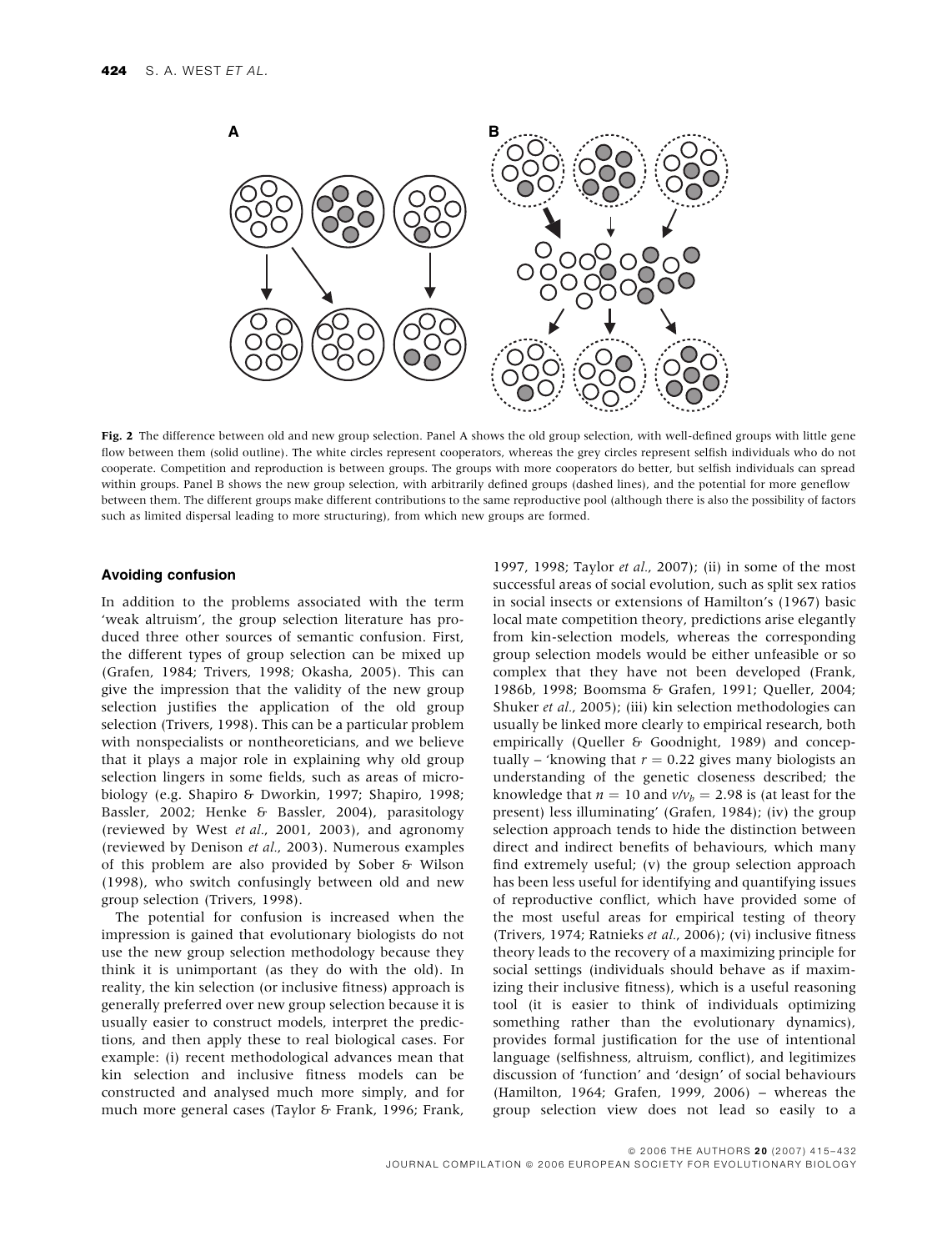maximizing principle (instead it emphasizes the tension between individuals and groups), and indeed, people looking for one could fall into the trap of old group selection, which incorrectly views Darwinian individuals as acting to maximize group or species fitness.

A second source of confusion is the incorrect idea that inclusive fitness theory or kin selection are distinct from, or just special cases of, new group selection. This idea lingers on, with group selection being invoked in cases where kin selection is suggested to be unimportant (reviewed by Gardner & West, 2004b; Foster et al., 2006; Helantera & Bargum, 2007). Recent examples can be found in the human (e.g. Sober & Wilson, 1998), social insect (e.g. Wilson, 2005; Wilson & Hölldobler, 2005) and microbial (e.g. Kreft, 2005) literature. Whilst coancestry is without doubt the most important cause of relatedness between individuals, and the underlying factor in the examples discussed above, the inclusive fitness approach applies more generally when genetic correlations between social partners occur for any reason. Although this point was realized by Hamilton (1964, 1975), and has been developed substantially (Frank, 1998), it is often not appreciated. Inclusive fitness is a generalization of Darwinian fitness, and inclusive fitness theory (kin selection in its broadest form) is a generalized description of natural selection, and these are not simply special cases that are appropriate only for when individuals interact with their relatives (Grafen, 2006). Perhaps most importantly, there is no biological model or empirical example that can be explained with the new group selection approach, that cannot also be understood in terms of kin selection and inclusive fitness.

A third source of confusion is that the new group selection approach has involved the use of several fundamental terms in ways that were different from their established (valuable and clear) meanings (Dawkins, 1979; Grafen, 1984). Specifically it has identified within-group selection as 'individual selection' and between-group selection as 'group selection'. This can be confusing as in some situations a social behaviour can be selected for by a selfish direct benefit, but be classed as being selected against by 'individual selection' and favoured by 'group selection' (Grafen, 1984; Tables 2 and 3). Even a nonsocial trait can be ascribed a group selection component simply because groups containing fitter individuals are themselves favoured by selection (Hamilton, 1975; Okasha, 2004)! Group selection was originally defined as the differential survival or extinction of whole groups (Maynard Smith, 1976). The new group selection models do not rely on the maintenance of whole groups, and so the terms trait-group or demic selection are perhaps more appropriate. An alternative is to state as simply as possible what they are – models of nonrandom assortment of altruistic genes (e.g. because of relatedness, or altruists choosing to interact with each other; Maynard Smith, 1976). When this is done, the links with inclusive fitness theory become transparently clear. The potential meanings for 'group selection' are so numerous because the partitioning of selection into within-group and between-group components can be done for any arbitrarily defined group (Wade, 1985). Indeed, group selection has also been used to describe species level sorting (Williams, 1992), and new variants are being introduced such as 'cultural group selection' (see below). These points emphasize the use and power of Hamilton's original terminology, and the gains to be made from the minimal use of jargon.

# Direct fitness

Direct fitness is usually used to describe the component of fitness gained through the behaviour of an individual influencing their reproductive success. However, in recent years, the term direct fitness has also been used to describe a powerful method for constructing kin selection models, which also allows for how an individuals fitness is influenced by their social partners (Taylor & Frank, 1996; Frank, 1997, 1998; Rousset, 2004; Taylor et al., 2007). This approach involves: (i) writing down how the personal fitness of an individual depends upon their behaviour, and the behaviour of the individuals with which they interact; (ii) differentiating this equation in such a way that the appropriate relatedness term appears, leading to an expression that can be conceptualized alternatively as a direct fitness effect or as an inclusive fitness effect (these two views are mathematically equivalent). The development of this methodology has revolutionized social evolution theory, providing a simpler method that produces more general models, compared with the inclusive fitness approach. Happily, because of the mathematical equivalence, the results of direct fitness analyses are readily interpreted in terms of inclusive fitness, which can be a more natural way of understanding kin selection (Taylor et al., 2007).

However, this new use of the term direct fitness can cause confusion. It is clear why this method for constructing kin selection models could be called the direct fitness approach – the first step involves writing the direct (or personal) fitness of an individual. The confusion is that by terming this the direct fitness approach, it can lead to the impression that it ignores the indirect fitness consequences of the behaviour and so does not take account of inclusive fitness. However, it does. The direct fitness approach has also been termed the 'neighbourmodulated' approach (Hamilton, 1964; Maynard Smith, 1983; Grafen, 2006).

### Proximate and ultimate explanations

The Nobel Prize winner Niko Tinbergen famously clarified the different approaches to studying animal behaviour, in the most influential paper of his career (Tinbergen, 1963; Kruuk, 2003). His key insight was to show that the different methodologies are

JOURNAL COMPILATION ª 2006 EUROPEAN SOCIETY FOR EVOLUTIONARY BIOLOGY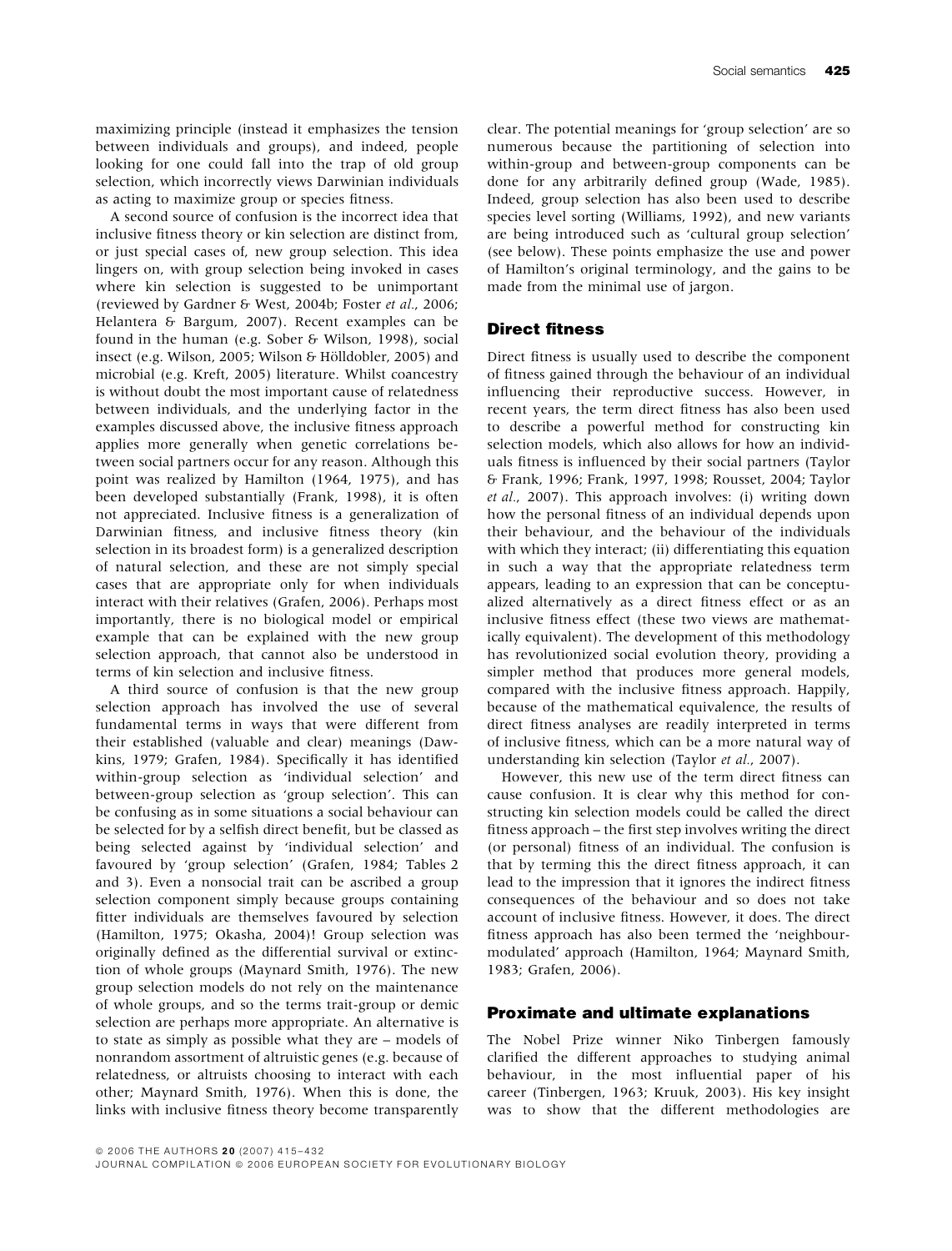complementary and not alternatives. Of particular relevance here is his distinction between: (i) proximate explanations which are concerned with the mechanisms underlying a behaviour (causation; how questions) and (ii) ultimate explanations which examine the fitness consequences or survival value of a behaviour (why questions) (Mayr, 1961).

One of Tinbergen's classic studies to illustrate this distinction was on the removal of eggshells from their nests by black-headed gulls. The mechanistic (proximate) explanation for this is that individuals are more likely to remove objects from their nest if they are white or eggcoloured, have frilly edges, and if they are feather-light. The evolutionary (ultimate) explanation for this is that it makes aerial predators such as herring gulls less likely to find their brood. These explanations are clearly not competing (each answer cannot provide a solution to the other problem), and a fuller understanding is gained by considering both. In this section we use the literature on cooperation in humans to illustrate the problems that can arise through blurring these approaches. In particular, we show how distinguishing between these hypotheses: (i) clarifies the evolutionary forces at work and (ii) allows human behaviour to be placed in a wider context.

#### Strong reciprocity in humans

In the human cooperation literature, the definition and discussion of terms related to altruism has often mixed proximate and ultimate factors. An example of this is provided by 'strong reciprocity', which is defined proximately, but then given as a solution to an ultimate problem. A strong reciprocator has been defined as a combination of 'a predisposition to reward others for cooperative, norm-abiding behaviours' and 'a propensity to impose sanctions on others for norm violations' (Fehr & Fischbacher, 2003). This is a description of a proximate mechanism. However, it is then given as a solution to an ultimate problem: 'Strong reciprocity thus constitutes a powerful incentive for cooperation even in non-repeated interactions when reputation gains are absent' (Fehr & Fischbacher, 2003).

This approach mixes up two different questions (how and why?). The proximate question is how is cooperation maintained? The answer to this is through punishment and reward – i.e. what has been termed strong reciprocity. The ultimate question is why is cooperation maintained, or more specifically, why is cooperation and punishment (strong reciprocity) maintained? The possible answers to this are because it provides either a direct or an indirect fitness benefit. The related theory, which we have discussed above, suggests that the answer is a direct-fitness benefit, because cooperation increases group productivity and/or survival and hence provides a direct benefit to individuals who cooperate.

The difference between proximate and ultimate questions can be illustrated with a discussion of the importance of the role of imitation (cultural transmission) or learning (Boyd et al., 2003). Learning and imitation are a solution to the proximate not the ultimate problem. They provide a mechanism to learn how to punish and cooperate, and at a rate that maximizes fitness. For example, the imitation of successful strategies (Boyd et al., 2003). The ultimate question is why is cooperation and punishment favoured in the first place? Put another way, what makes punishers and cooperators so successful that they are worth imitating? Another example is provided by neurobiological work. Experiments have shown that punishment of individuals who do not cooperate leads to stimulation in the dorsal striatum, an area which has been implicated in reward-related brain circuits (Quervain et al., 2004). Consequently, at a proximate level, individuals punish others who do not cooperate because it gives them 'satisfaction'. The ultimate question is why has the brain circuitry evolved so that punishment provides satisfaction. The answer to this must be that punishment has provided some fitness advantage, either direct or indirect.

The potential confusion that can be caused by these semantic issues is illustrated by the suggestion that standard evolutionary theory cannot explain cooperation between humans, and that alternatives such as 'cultural group selection' or 'gene-culture coevolution' are needed (Bowles et al., 2003; Fehr & Fischbacher, 2003). Whilst these alternative models work on standard social evolution principles, the terminology involved gives the misleading impression they do not. For example, Gintis (2000) describes how strong reciprocity 'cannot be justified in terms of self-interest', but then as we have explained in a previous section, his model to explain it appears to rely on cooperation providing a direct fitness benefit. To give another example, Fehr & Fischbacher (2003) suggest that 'cultural group selection' or 'geneculture coevolution' provide an alternative to selfish or kin selected explanations of cooperation. However, the models that they refer to (Henrich & Boyd, 2001; Bowles et al., 2003; Boyd et al., 2003; Gintis, 2003) appear to rely on selfish benefits to cooperation (although also possibly some indirect benefits as we have discussed earlier). Social learning answers how questions, not why questions – whilst both of these are important, they are different (although there can be some interesting interactions, which we discuss below).

### Interactions and special humans

A lack of a clear distinction between ultimate and proximate factors can obscure biological differences and similarities. This is illustrated by the discussion of whether cooperation in humans is special. Bowles & Gintis (2004) suggest that a problem is 'why similar behaviours are seldom observed in other animals'. We would suggest that at the ultimate level this statement is incorrect. Punishment has been shown or argued to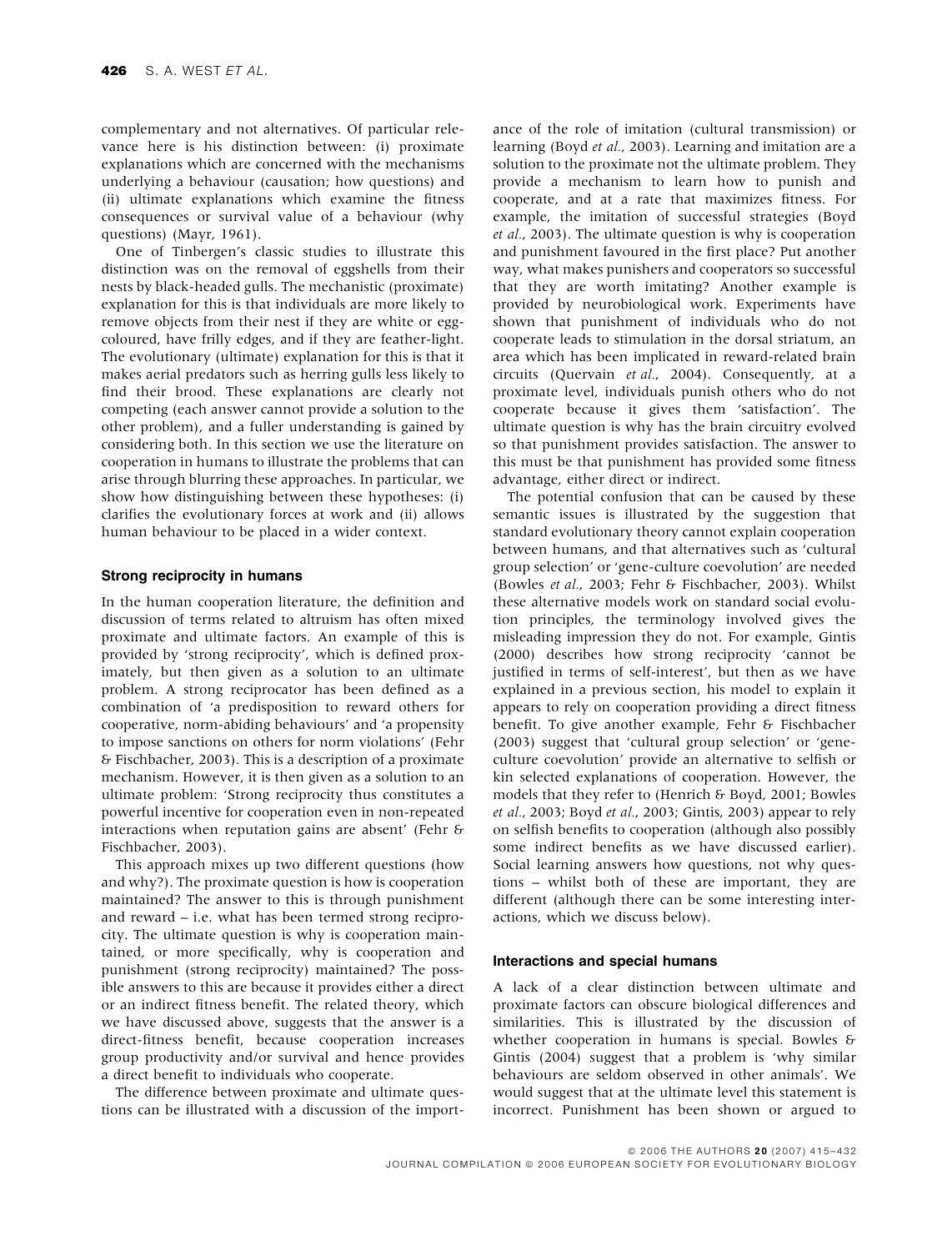stabilize cooperation in a number of situations, not just between animals, but also with plants and bacteria (reviewed by Trivers, 1985; Clutton-Brock & Parker, 1995; Frank, 2003; Sachs et al., 2004; Foster & Wenseleers, 2006; Kiers & van der Heijden, 2006; Ratnieks et al., 2006; West et al., 2006b). For example: between legume plants and their rhizobia bacteria (West et al., 2002a; Kiers et al., 2003, 2006), within the social hymenoptera (ants, bees and wasps; Ratnieks & Visscher, 1989; Ratnieks et al., 2006), between yucca plants and their pollinator moths (Pellmyr & Huth, 1994), between cleaner fish (Bshary & Grutter, 2002, 2005), and within colonies of naked mole-rats (Reeve, 1992). Furthermore, the direct benefits of cooperation, via increasing group survival, and hence individual survival, have been suggested to be important in a range of species, especially cooperative breeding vertebrates, but also social insects (Wiley & Rabenold, 1984; Queller et al., 2000; Kokko et al., 2001; Clutton-Brock, 2002; Griffin & West, 2002).

In contrast, what appears to be special about cooperation in humans is the proximate factors involved. Experimental work has shown very sophisticated punishment and reward systems, which can be facultatively fine tuned in response to variation in local conditions that alter the direct benefit of cooperation (Fehr & Gächter, 2002; Wedekind & Braithwaite, 2002; Fehr & Fischbacher, 2003; Fehr & Rockenbach, 2003; Fehr & Fischbacher, 2004; Henrich et al., 2005; Crespi, 2006; West et al., 2006a). For example, human cognitive abilities allow individuals to alter their level of cooperation in response to whether there is the possibility for punishment (Fehr & Gächter, 2002), and whether they are competing locally or globally for resources (West et al., 2006a). Furthermore, although proximate factors alone cannot supply the answer to the ultimate problem of why cooperate, there is the possibility for some interesting interactions that can alter the evolutionary dynamics, and provide a mechanism that could rapidly generate cultural differences (Boyd et al., 2003; Gintis, 2003; Hagen & Hammerstein, 2006). For example, imitation of successful strategies allows individuals to fine tune their behaviour in response to local conditions. Consequently, although plants and bees have impressive strategies for enforcing cooperation with punishment, humans can be even more sophisticated.

Interactions between ultimate and proximate factors can also play a key role in constraining adaptation, and hence determining how perfect behaviours should be. Proximate mechanisms determine the possibilities that evolution can work on, and hence the level of perfection that should be expected in behaviours (West & Sheldon, 2002; Boomsma et al., 2003; Shuker & West, 2004). This interplay is likely to be key to explaining the experimental result that humans will cooperate and punish in one-shot interactions, where they will never get to interact with the same person again (Fehr  $6$  Gächter, 2002; Fehr & Fischbacher, 2003; Fehr & Rockenbach,

2003; Fehr & Fischbacher, 2004). From an ultimate perspective, theory has suggested that cooperation and punishment have generally been favoured in humans because they have provided direct fitness benefits. From a proximate perspective, the way humans do this is what has been termed strong reciprocity, and can be fine tuned to local conditions with social learning (see above). A problem with this proximate mechanism is that it can lead to imperfect behaviour when the individual is subjected to some situations, such as one-shot interactions, where there are no direct fitness benefits to cooperation. However, it is well accepted that numerous factors are expected to constrain adaptation and prevent animals from behaving perfectly in certain test situations (Herre, 1987; Wehner, 1987; Parker & Maynard Smith, 1990; Partridge & Sibley, 1991; Herre et al., 2001; West & Sheldon, 2002; Boomsma et al., 2003; Shuker & West, 2004).

### Defining behaviours will not always be easy or the most useful thing to do

Although we believe that well-defined terms are needed, we would also like to stress that there are situations where defining a specific behaviour could be extremely hard, and might not be the most useful way forward. In particular, when a cooperative behaviour can provide both direct and indirect benefits, it can be hard to determine whether it is altruistic or mutually beneficial, because this will depend upon the relative importance of the direct and indirect benefits. This could happen with whole-group behaviours that provide a benefit to everyone within the local group, including the actor. For example: (i) the production of public goods, such as ironscavenging siderophore molecules, by many bacteria (West & Buckling, 2003); (ii) helping in cooperativebreeding vertebrates, if that leads to a larger group size, which increases the survival of everyone, including the helper (termed group augmentation; Kokko et al., 2001). In cases such as this it can be useful to describe behaviours in terms of who incurs costs and benefits, and not their net sum for the actor.

A related problem is that behaviours should be classified according to their impact on total lifetime reproductive success. So, whilst a cooperative behaviour that increased the chance of attaining reproductive dominance in a group would be classified as mutually beneficial, this may not be immediately obvious. Fitting specific behaviours into this classification can be hard because of difficulties with measuring future (and hence total lifetime) fitness consequences (Griffin et al., 2003; MacColl & Hatchwell, 2004). This means that in some situations there can be an advantage to describing behaviours according to immediate effects, as the future effects may not be certain, and we are often not in a position to view them (Trivers, 1985). However, this also emphasizes the pitfalls of describing behaviours with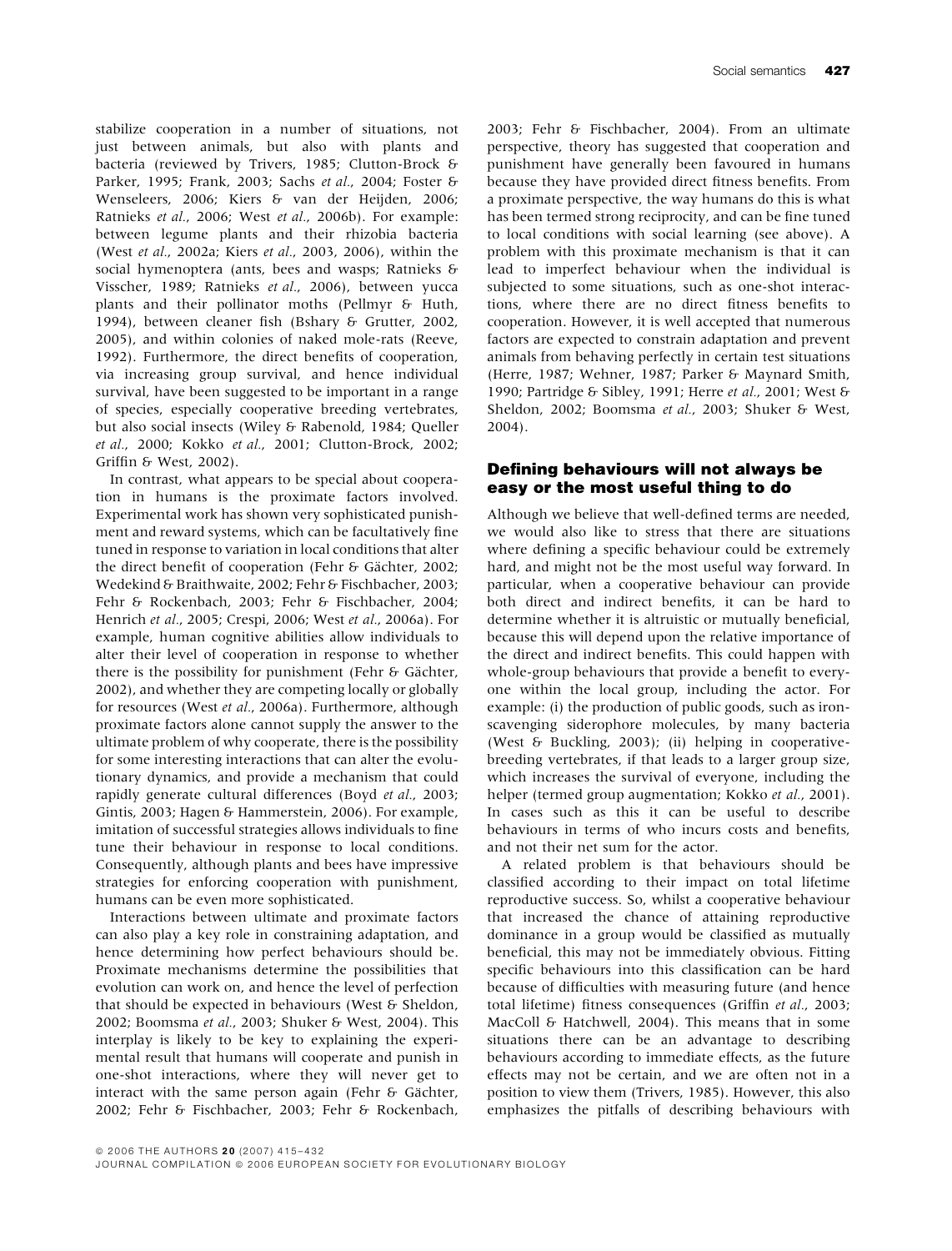terms such as altruism, based upon immediate fitness benefits to participants, rather than total lifetime benefits.

Useful predictions can often be made and tested, even when we do not know whether a cooperative behaviour is altruistic or mutually beneficial. We illustrate this with three examples. First, Taylor (1992a,b) showed that, contrary to expectations, limited dispersal would not necessarily favour higher levels of cooperation. However, the cooperative behaviour modelled by Taylor provides a benefit to everyone in the group, and can be altruistic or mutually beneficial depending upon exact parameter values (Rousset, 2004). Secondly, it is possible to make predictions for how selection for investment into public goods should vary with environmental conditions and population structure (West & Buckling, 2003), and to test these predictions (Griffin et al., 2004), without determining whether this is altruistic or mutually beneficial. Thirdly, in cooperative breeding vertebrates, we can predict that the extent to which helpers preferentially aid relatives (kin discrimination), will vary with the benefit of helping, despite the fact that we do not know the relative importance of indirect and direct fitness benefits of helping for particular species (Griffin & West, 2003).

Another general issue is that, although we have focused on cooperative behaviours that are clearly helping another individual  $(+/+ or -/+)$ , the classification in Table 1 can be applied to all forms of social behaviour. Other possibilities would include dispersal or sex ratio evolution. For example, dispersal can be altruistic  $(-/+)$  if it reduces the local competition for resources and hence provides a benefit to relatives, or mutually beneficial (+/ +) if it also provides a direct benefit such as moving to a better habitat or a reduced likelihood of inbreeding (Hamilton & May, 1977). When considering specific cases it will often not be necessary or useful to think about behaviours such as the sex ratio or dispersal in terms of the classification provided in Table 1 (or Hamiltoin's rule). However, the insight that these behaviours can be thought about in the same ways was a huge breakthrough that has allowed very general overviews to be developed (Hamilton, 1971, 1972, 1975; Frank, 1986a, 1998; Taylor, 1990, 1996; Taylor & Frank, 1996). Indeed one reason why evolutionary biologists may have solved the levels of selection debate that still rages in other areas is that they have been able to apply theory to areas such as the sex ratio that are not so loaded with preconceptions of how individuals are expected (or ought) to behave.

# Conclusions

Science depends upon the communication of facts and ideas. The misuse or redefinition of widely used terms can hinder this. In the case of altruism, the various redefinitions that we have discussed are well meaning, but lead to confusion because there are so many potential ways to do it (Table 4). For example, with respect to population or local group, with respect to personal or inclusive fitness, with respect to short or long term etc. Consequently, unless we are careful, a term that had a single useful meaning can becomes meaningless and confusing.

We have discussed the human cooperation literature in some detail because we think this illustrates the general points. Another area where this problem is growing, is the literature on cooperation in microbes (reviewed by West et al., 2006b). First, the old group selection ideas, and even species or community level selection, are still suggested (e.g. Shapiro & Dworkin, 1997; Shapiro, 1998; Bassler, 2002; Henke & Bassler, 2004). Secondly, terms have been redefined. Altruism has been defined relative to the local scale, analogous to weak altruism (e.g. Kreft, 2005), or to mean a behaviour that benefits others (e.g. Kaushik & Nanjundiah, 2003), and cooperation has been defined to refer to only the specific case of public goods (e.g. Velicer, 2003; Travisano & Velicer, 2004). Thirdly, it has been assumed that proximate answers can be given to ultimate questions. We suspect that this proximate/ultimate issue is likely to be particularly important in research on communication between bacteria (quorum sensing), where signals can be defined both proximately and ultimately (reviewed by Diggle et al., 2007; Keller & Surette, 2006).

A general point here is that the potential for semantic confusion is greatest with interdisciplinary research. One reason for this is that different fields may use the same term differently (Read, 1994). For example, we have focused on the evolutionary definition of altruism, whereas the psychological definition is based on motivations (Quervain et al., 2004). Another reason is that different areas may focus traditionally on different questions, such as proximate vs. ultimate. In all cases, confusion is best avoided by clear and specific statements that minimize jargon.

# Acknowledgments

We thank K. Boomsma, T. Clutton-Brock, N. Colegrave, B. Crespi, K. Foster, A. Grafen, L. Keller, L. Lehmann, N. Mehdiabadi, K. Panchanathan, A. Ross-Gillespie, G. Schino, T. Scott-Phillips & J. Strassmann for extremely useful discussion and comments. We are funded by Royal Society Fellowships. The human-related sections of this paper were stimulated by an excellent meeting arranged by M. Chapuisat, J. Dubochet, J. Goudet, L. Keller & N. Perrin.

# References

- Alcock, J. 1989. Animal Behavior, 4th edn. Sinauer Associates, Sunderland, Massachusetts.
- Alexander, R.D. 1974. The evolution of social behavior. Annu. Rev. Ecol. Syst. 5: 325–383.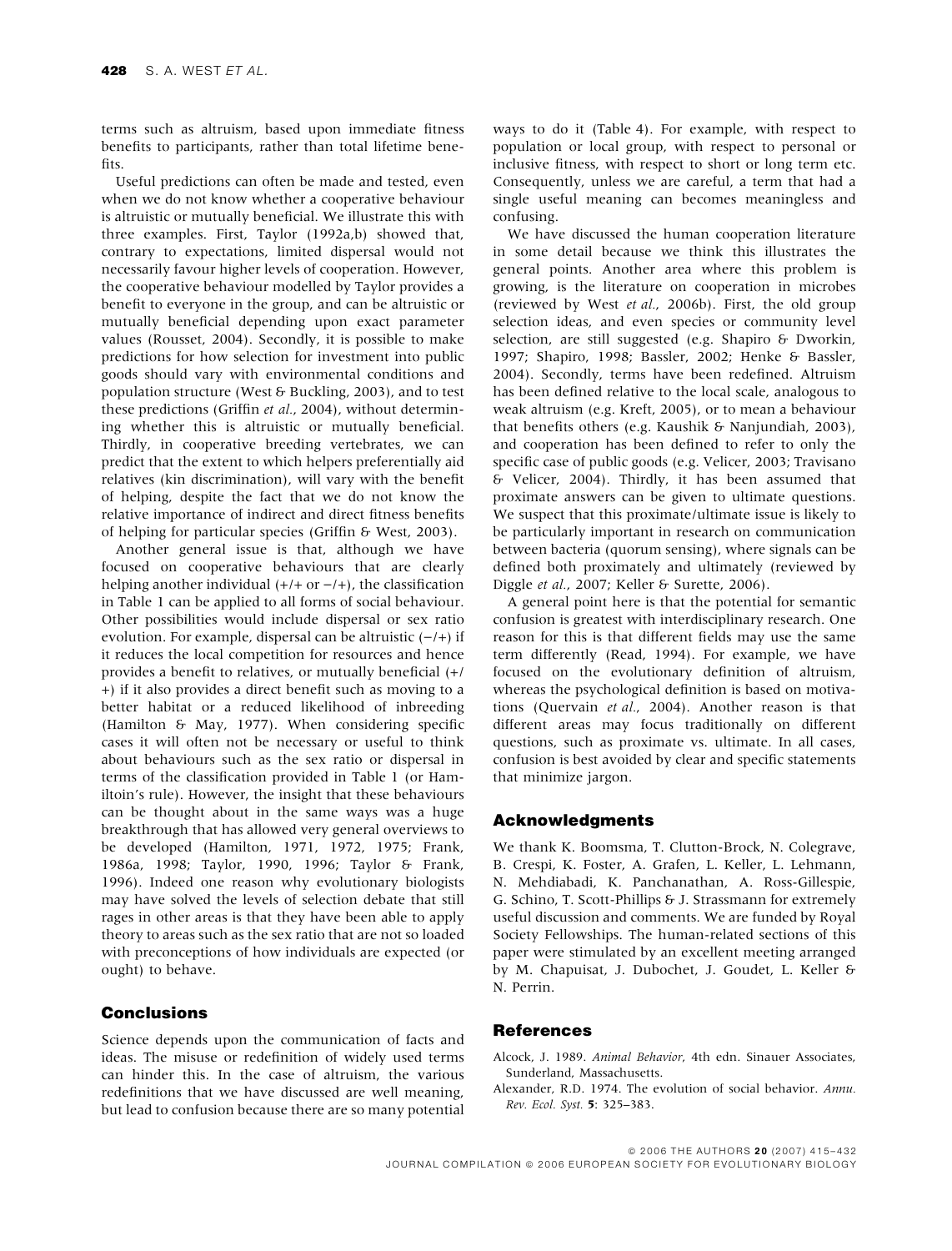- Axelrod, R. & Hamilton, W.D. 1981. The evolution of cooperation. Science 211: 1390–1396.
- Bassler, B.L. 2002. Small talk: cell-to-cell communication in bacteria. Cell 109: 421–424.
- Boomsma, J.J. & Grafen, A. 1991. Colony-level sex ratio selection in the eusocial Hymenoptera. J. Evol. Biol. 44: 383–407.
- Boomsma, J.J. & Ratnieks, F.L.W. 1996. Paternity in eusocial Hymenoptera. Phil. Trans. R. Soc. Lond. B 351: 947-975.
- Boomsma, J.J., Nielsen, J., Sundstrom, L., Oldham, N.J., Tentschert, J., Petersen, H.C. & Morgan, E.D. 2003. Informational constraints on optimal sex allocation in ants. Proc. Natl. Acad. Sci. USA 100: 8799–8804.
- Bourke, A.F.G. & Franks, N.R. 1995. Social Evolution in Ants. Princeton University Press, Princeton, New Jersey.
- Bowles, S. & Gintis, H. 2004. The evolution of strong reciprocity: cooperation in heterogeneous populations. Theor. Popul. Biol.  $65: 17-28$
- Bowles, S., Choi, J.-K. & Hopfensitz, A. 2003. The co-evolution of individual behaviors and social institutions. J. Theor. Biol. 223: 135–147.
- Boyd, R., Gintis, H., Bowles, S. & Richerson, P.J. 2003. The evolution of altruistic punishment. Proc. Natl. Acad. Sci. USA 100: 3531–3535.
- Brown, J.L. 1983. Cooperation a biologist's dilemma. Adv. Study behav. 13: 1–37.
- Brown, J.L. & Brown, E.R. 1981. Kin selection and individual selection in babblers. In: Natural Selection and Social Behavior: Recent Research and New Theory (R. D. Alexander & D. W. Tinkle, eds), pp. 244–256. Chiron Press, New York.
- Bshary, R. & Grutter, A.S. 2002. Experimental evidence that partner choice is a driving forces in the payoff distribution among cooperators or mutualists: the cleaner fish case. Ecol. Lett. 5: 130–136.
- Bshary, R. & Grutter, A.S. 2005. Punishment and partner switching cause cooperative behaviour in a cleaning mutualism. Biol. Lett. 1: 396–399.
- Burt, A. 2000. Sex, recombination and the efficacy of selection was Weismann right? Evolution 54: 337–351.
- Clutton-Brock, T.H. 2002. Breeding together: kin selection, reciprocity and mutualism in cooperative animal societies. Science **296**: 69–72.
- Clutton-Brock, T.H. & Parker, G.A. 1995. Punishment in animal societies. Nature 373: 209–216.
- Colwell, R.K. 1981. Group selection is implicated in the evolution of female-biased sex ratios. Nature 290: 401–404.
- Conner, R.C. 1995a. The benefits of mutualism: a conceptual framework. Biol. Rev. 70: 427–457.
- Conner, R.C. 1995b. Altruism among non-relatives: alternatives to the 'Prisoner's Dilemma'. Trends Ecol. Evol. 10: 84–86.
- Crespi, B.J. 2006. Cooperation: close friends and common enemies. Curr. Biol. 16: R414-R415.
- Dawkins, R. 1976. The Selfish Gene. Oxford University Press, Oxford.
- Dawkins, R. 1979. Twelve misunderstandings of kin selection. Z. Tierpsychol. 51: 184–200.
- Denison, R.F., Kiers, E.T. & West, S.A. 2003. Darwinian agriculture: when can humans find solutions beyond the reach of natural selection. Q. Rev. Biol. 78: 145–168.
- Diggle, S.P., Gardner, A., West, S.A. & Griffin, A.S. 2007. Evolutionary theory of bacterial quorum sensing: when is a signal not a signal? Phil. Trans. R. Soc. Lond. B in press.
- Dugatkin, L.A. 1997. Cooperation among Animals: An Evolutionary Perspective. Oxford University Press, Oxford.
- Dugatkin, L.A. & Reeve, H.K. 1994. Behavioral ecology and levels of selection: dissolving the group selection controversy. Adv. Study Behav. 23: 101–133.
- Dugatkin, L.A., Perlin, M. & Atlas, R. 2003. The evolution of group-beneficial traits in the absence of between-group selection. *J. Theor. Biol.* **220**: 67-74.
- Dugatkin, L.A., Perlin, M., Lucas, J.S. & Atlas, R. 2005. Groupbeneficial traits, frequency-dependent selection and genotypic diversity: an antibiotic resistance paradigm. Proc. Roy. Soc. Lond. B 272: 79–83.
- Emlen, S.T. 1997. Predicting family dynamics in social vertebrates. In: Behavioural Ecology (J. R. Krebs & N. B. Davies, eds), pp. 228–253. Blackwell, Oxford, UK.
- Fehr, E. & Fischbacher, U. 2003. The nature of human altruism. Nature 425: 785–791.
- Fehr, E. & Fischbacher, U. 2004. Third-party punishment and social norms. Evol. Hum. Behav. 25: 63-87.
- Fehr, E. & Gächter, S. 2002. Altruistic punishment in humans. Nature 415: 137–140.
- Fehr, E. & Rockenbach, B. 2003. Detrimental effects of sanctions on human altruism. Nature 422: 137–140.
- Fisher, R.A. 1930. The Genetical Theory of Natural Selection. Clarendon, Oxford.
- Fletcher, J.A. & Doebeli, M. 2006. How altruism evolves: assortment and synergy. J. Evol. Biol. 19: 1389–1393.
- Foster, K.R. & Wenseleers, T. 2006. A general model for the evolution of mutualisms. J. Evol. Biol. 19: 1283–1293.
- Foster, K.R., Wenseleers, T. & Ratnieks, F.L.W. 2001. Spite: Hamilton's unproven theory. Ann. Zool. Fennici 38: 229–238.
- Foster, K.R., Wenseleers, T. & Ratnieks, F.L.W. 2006. Kin selection is the key to altruism. Trends Ecol. Evol. 21: 57-60.
- Frank, S.A. 1986a. Hierarchical selection theory and sex ratios. I. General solutions for structured populations. Theoret. Popul. Biol. 29: 312–342.
- Frank, S.A. 1986b. The genetic value of sons and daughters. Heredity. 56: 351–354.
- Frank, S.A. 1995a. George Price's contributions to evolutionary genetics. J. Theor. Biol. 175: 373–388.
- Frank, S.A. 1995b. Mutual policing and repression of competition in the evolution of cooperative groups. Nature 377: 520–522.
- Frank, S.A. 1997. Multivariate analysis of correlated selection and kin selection, with an ESS maximization method. J. Theor. Biol. 189: 307–316.
- Frank, S.A. 1998. Foundations of Social Evolution. Princeton University Press, Princeton.
- Frank, S.A. 2003. Repression of competition and the evolution of cooperation. Evolution 57: 693–705.
- Frank, S.A. 2006. Social selection. In: Evolutionary Genetics: Concepts and Case Studies (C. W. Fox & J. B. Wolf, eds), pp. 350– 363. Oxford University Press, Oxford.
- Futuyma, D.J. 2005. Evolution. Sinauer Associates, Sunderland, Massachusetts.
- Gardner, A. & West, S.A. 2004a. Spite and the scale of competition. J. Evol. Biol. 17: 1195–1203.
- Gardner, A. & West, S.A. 2004b. Cooperation and punishment, especially in humans. Am. Nat. 164: 753–764.
- Gardner, A., West, S.A. & Barton, N.H. 2007. The relation between multilocus population genetics and social evolution theory. Am. Nat., in press.

<sup>© 2006</sup> THE AUTHORS 20 (2007) 415-432

JOURNAL COMPILATION @ 2006 EUROPEAN SOCIETY FOR EVOLUTIONARY BIOLOGY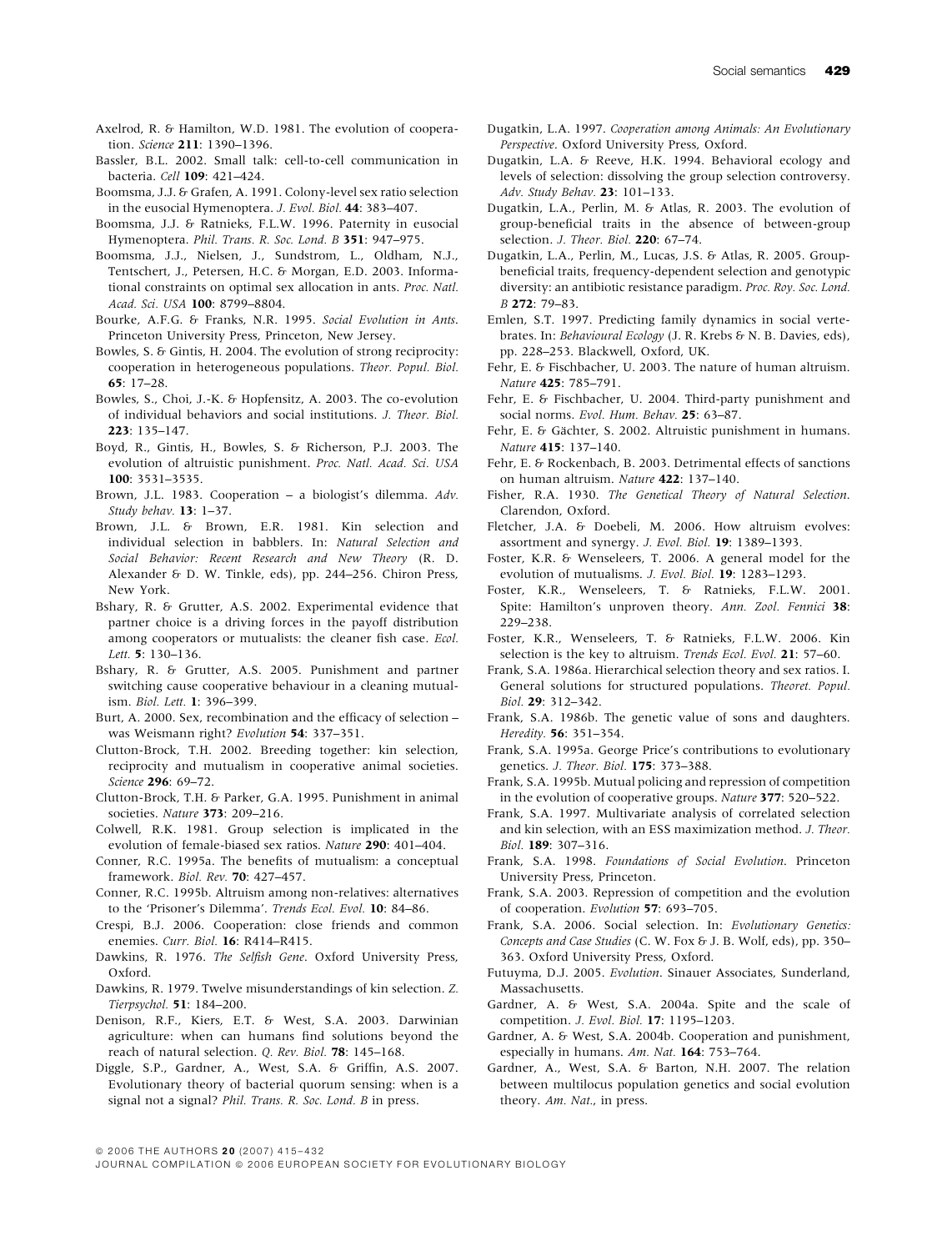- Gintis, H. 2000. Strong reciprocity and human sociality. J. Theor. Biol. 206: 169–179.
- Gintis, H. 2003. The hitchhiker's guide to altruism: gene-culture coevolution, and the internalization of norms. J. Theor. Biol. 220: 407–418.
- Grafen, A. 1984. Natural selection, kin selection and group selection. In: Behavioural Ecology: An Evolutionary Approach (J. R. Krebs & N. B. Davies, eds), pp. 62–84. Blackwell Scientific Publications, Oxford, UK.
- Grafen, A. 1985. A geometric view of relatedness. Oxford Surv. Evol. Biol. 2: 28–89.
- Grafen, A. 1990. Biological signals as handicaps. J. Theor. Biol. 144: 517–546.
- Grafen, A. 1999. Formal Darwinism, the individual-as-maximizing-agent analogy and bet-hedging. Proc. Roy. Soc. Lond. B 266: 799–803.
- Grafen, A. 2002. A first formal link between the Price equation and an optimization program. J. Theor. Biol. 217: 75–91.
- Grafen, A. 2006. Optimisation of inclusive fitness. J. Theor. Biol. 238: 541–563.
- Griffin, A.S. & West, S.A. 2002. Kin selection: fact and fiction. Trends Ecol. Evol. 17: 15–21.
- Griffin, A.S. & West, S.A. 2003. Kin discrimination and the benefit of helping in cooperatively breeding vertebrates. Science 302: 634–636.
- Griffin, A.S., Pemberton, J.M., Brotherton, P.N.M., McIlrath, G., Gaynor, D., Kansky, R., O'Riain, J. & Clutton-Brock, T.H. 2003. A genetic analysis of breeding success in the cooperative meerkat (Suricata suricatta). Behav. Ecol. 14: 472–480.
- Griffin, A.S., West, S.A. & Buckling, A. 2004. Cooperation and competition in pathogenic bacteria. Nature 430: 1024–1027.
- Hagen, E.H. & Hammerstein, P. 2006. Game theory and human evolution: a critique of some recent interpretations of experimental games. Theor. Popul. Biol. 69: 339–348.
- Hamilton, W.D. 1963. The evolution of altruistic behaviour. Am. Nat. 97: 354–356.
- Hamilton, W.D. 1964. The genetical evolution of social behaviour, I & II. J. Theor. Biol. 7: 1–52.
- Hamilton, W.D. 1967. Extraordinary sex ratios. Science 156: 477-488.
- Hamilton, W.D. 1970. Selfish and spiteful behaviour in an evolutionary model. Nature 228: 1218–1220.
- Hamilton, W.D. 1971. Selection of selfish and altruistic behaviour in some extreme models. In: Man and Beast: Comparative Social Behavior (J. F. Eisenberg & W. S. Dillon, eds), pp. 57–91. Smithsonian Press, Washington, DC.
- Hamilton, W.D. 1972. Altruism and related phenomena, mainly in social insects. Annu. Rev. Ecol. Syst. 3: 193–232.
- Hamilton, W.D. 1975. Innate social aptitudes of man: an approach from evolutionary genetics. In: Biosocial Anthropology (R. Fox, ed.), pp. 133–155. Wiley, New York.
- Hamilton, W.D. 1996. Narrow roads of gene land: I Evolution of Social Behaviour. W. H. Freeman, Oxford.
- Hamilton, W.D. & May, R. 1977. Dispersal in stable habitats. Nature 269: 578–581.
- Hammerstein, P. 2003. Genetic and Cultural Evolution of Cooperation. MIT Press, Cambridge.
- Harvey, P.H., Partridge, L. & Nunney, L. 1985. Group selection and the sex ratio. Nature 313: 10–11.
- Helantera, H. & Bargum, K. 2007. Pedigree relatedness, not greenbeard genes, explains eusociality. Oikos (in press).
- Henke, J.M. & Bassler, B.L. 2004. Bacterial social engagements. Trends Cell Biol. 14: 648–656.
- Henrich, J. & Boyd, R. 2001. Why people punish defectors. J. Theor. Biol. 208: 79–89.
- Henrich, J., Boyd, R., Bowles, S., Camerer, C., Fehr, E., Gintis, H., McElreath, R., Alvard, M., Barr, A., Ensminger, J., Henrich, N.S., Hill, K., Gil-White, F., Gurven, M., Marlowe, F.W., Patton, J.Q. & Tracer, D. 2005. ''Economic man'' in cross-cultural perspective: behavioral experiments in 15 small-scale societies. Behavioral and Brain Sciences 28: 795– 855.
- Herre, E.A. 1987. Optimality, plasticity and selective regime in fig wasp sex ratios. Nature 329: 627–629.
- Herre, E.A., Knowlton, N., Mueller, U.G. & Rehner, S.A. 1999. The evolution of mutualisms: exploring the paths between conflict and cooperation. Trends Ecol. Evol. 14: 49–53.
- Herre, E.A., Machado, C.A. & West, S.A. 2001. Selective Regime and Fig Wasp Sex Ratios: Towards Sorting Rigor from Pseudo-Rigor in Tests of Adaptation. In: Adaptionism and Optimality (S. Orzack & E. Sober, eds), pp. 191–218. Cambridge University Press, Cambridge.
- Jansen, V.A.A. & van Baalen, M. 2006. Altruism through beard chromodynamics. Nature 440: 663–666.
- Kaushik, S. & Nanjundiah, V. 2003. Evolutionary questions raised by cellular slime mould development. Proc. Indian Natn. Sci. Acad. **B69**: 825-852.
- Keller, L. & Surette, M.G. 2006. Communication in bacteria: an ecological and evolutionary perspective. Nat. Rev. Microbiol. 4: 249–258.
- Kiers, E.T. & van der Heijden, M.G.A. 2006. Mutualistic stability in the arbuscular mycorrhizal symbiosis: exploring hypotheses of evolutionary cooperation. Ecology 87: 1627– 1636.
- Kiers, E.T., Rousseau, R.A., West, S.A. & Denison, R.F. 2003. Host sanctions and the legume-rhizobium mutualism. Nature 425: 78–81.
- Kiers, E.T., Rousseau, R.A. & Denison, R.F. 2006. Measured sanctions: legume hosts detect quantitative variation in rhizobium cooperation and punish accordingly. Evol. Ecol. Res. 8: 1077–1086.
- Kokko, H., Johnstone, R.A. & Clutton-Brock, T.H. 2001. The evolution of cooperative breeding through group augmentation. Proc. R. Soc. Lond. B 268: 187–196.
- Krebs, J.R. & Davies, N.B. 1993. An Introduction to Behavioural Ecology, 3rd edn. Blackwell Scientific Publications, Oxford, England.
- Kreft, J.-U. 2005. Conflicts of interest in biofilms. Biofilms 1: 265– 276.
- Kruuk, H. 2003. Niko's Nature. Oxford University Press, Oxford.
- Lack, D. 1966. Population Studies of Birds. Clarendon Press, Oxford.
- Lehmann, L. & Keller, L. 2006. The evolution of cooperation and altruism. A general framework and classification of models. J. Evol. Biol. 19: 1365–1725.
- Leigh, E. 1983. When does the good of the group override the advantage of the individual? Proc. Natl. Acad. Sci. (USA) 80: 2985–2989.
- MacColl, A.D.C. & Hatchwell, B.J. 2004. Determinants of lifetime fitness in a cooperative breeder, the long tailed tit Aegithalos caudatus. J. Anim. Ecol. 73: 1137–1148.
- Maynard Smith, J. 1964. Group selection and kin selection. Nature 201: 1145–1147.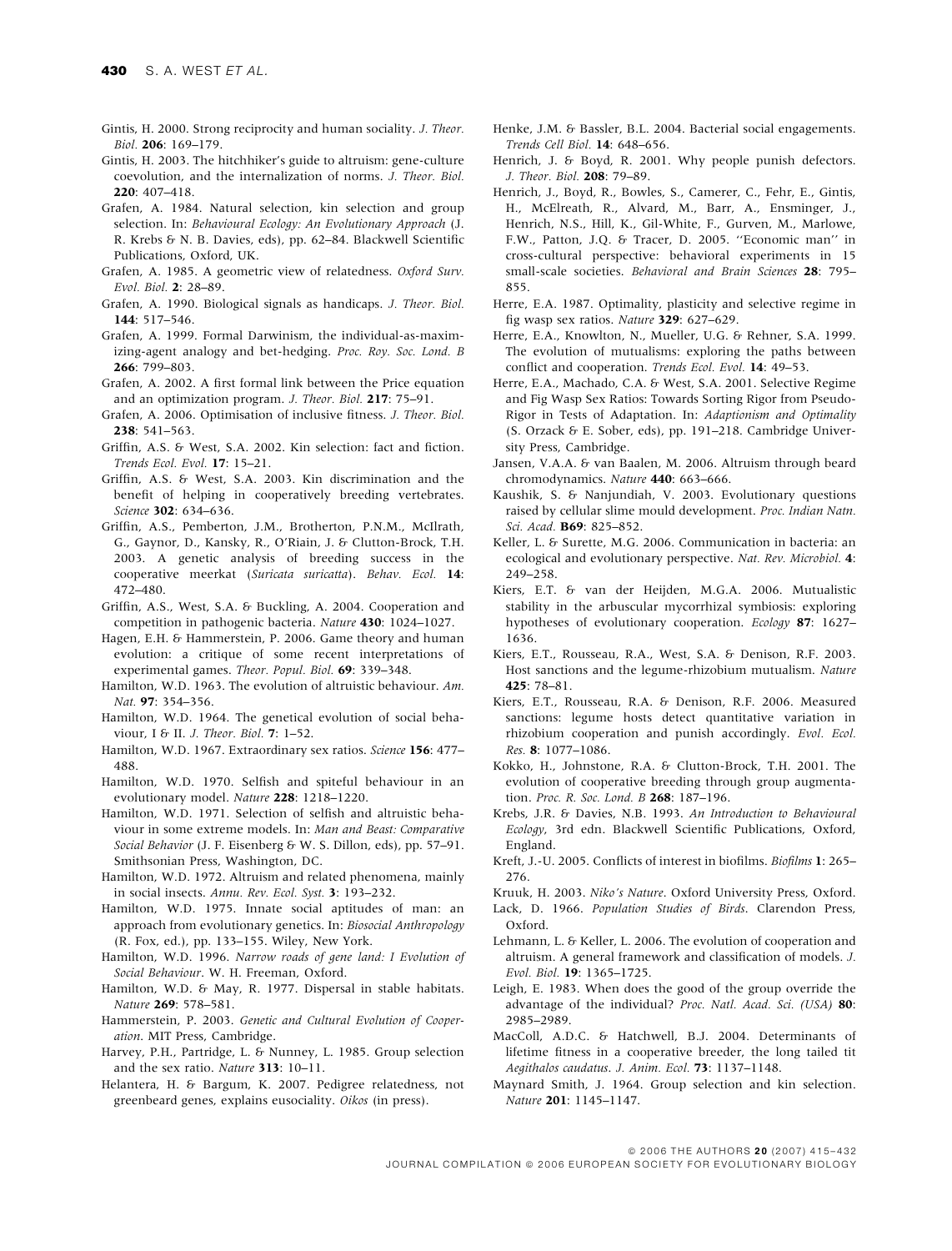- Maynard Smith, J. 1976. Group selection. Q. Rev. Biol. 51: 277– 283.
- Maynard Smith, J. 1982. Evolution and the Theory of Games. Cambridge University Press, Cambridge.
- Maynard Smith, J. 1983. Models of evolution. Proc. Roy. Soc. Lond. B 219: 315–325.
- Maynard Smith, J. & Harper, D. 2003. Animal Signals. Oxford University Press, Oxford.
- Maynard Smith, J. & Szathmary, E. 1995. The Major Transitions in Evolution. W.H. Freeman, Oxford.
- Mayr, E. 1961. Cause and effect in biology. Science 134: 1501-1506.
- Nowak, M.A. & May, R.M. 1992. Evolutionary games and spatial chaos. Nature 359: 826–829.
- Okasha, S. 2004. Multilevel selection and the partitioning of covariance: a comparison of three approaches. Evolution 58: 486–494.
- Okasha, S. 2005. Maynard Smith on the levels of selection question. Biol. Philos. 20: 989–1010.
- Parker, G.A. & Maynard Smith, J. 1990. Optimality theory in evolutionary biology. Nature 348: 27–33.
- Partridge, L. & Sibley, R. 1991. Constraints in the evolution of life histories. Phil. Trans. Roy. Soc. Lon. B 332: 3–13.
- Pellmyr, O. & Huth, C.J. 1994. Evolutionary stability of mutualism between yuccas and yucca moths. Nature 372: 257–260.
- Pepper, J.W. 2000. Relatedness in trait group models of social evolution. J. Theor. Biol. 206: 355–368.
- Queller, D.C. 1985. Kinship, reciprocity and synergism in the evolution of social behaviour. Nature 318: 366–367.
- Queller, D.C. 1992. Quantitative genetics, inclusive fitness, and group selection. Am. Nat. 139: 540–558.
- Queller, D.C. 2004. Kinship is relative. Nature 430: 975–976.
- Queller, D.C. & Goodnight, K.F. 1989. Estimating relatedness using genetic markers. Evolution 43: 258-275.
- Queller, D.C., Zacchi, F., Cervo, R., Turillazzi, S., Henshaw, M.T., Santorelli, L.A. & Strassmann, J.E. 2000. Unrelated helpers in a social insect. Nature 405: 784–787.
- Quervain, J.-F.d., Fischbacher, U., Treyer, V., Schellhammer, M., Schnyder, U., Buck, A. & Fehr, E. 2004. The neural basis of altruistic punishment. Science 305: 1254–1258.
- Ratnieks, F.L.W. 2006. The evolution of cooperation and altruism: the basic conditions are simple and well known. J. Evol. Biol. 19: 1413–1414.
- Ratnieks, F.L.W. & Visscher, P.K. 1989. Worker policing in the honeybee. Nature 342: 796–797.
- Ratnieks, F.L.W., Foster, K.R. & Wenseleers, T. 2006. Conflict resolution in insect societies. Annu. Rev. Entomol. 51: 581–608.
- Read, A.F. 1994. The evolution of virulence. Tr. Microbiol. 2: 73– 76.
- Reeve, H.K. 1992. Queen activation of lazy workers in colonies of the eusocial naked mole-rat. Nature 358: 147–167.
- Reeve, H.K. & Keller, L. 1999. Levels of selection: burying the units-of-selection debate and unearthing the crucial new issues. In: Levels of Selection in Evolution (L. Keller, ed.), pp. 3– 14. Princeton University Press, Princeton.
- Ridley, M. 2004. Evolution, 3rd edn. Blackwell Publishing, Oxford.
- Rose, M.R. & Lauder, G.V., eds. 1996. Adaptation. Academic Press, San Diego.
- Rousset, F. 2004. Genetic Structure and Selection in Subdivided Populations. Princeton University Press, Princeton, NJ.
- Sachs, J.L., Mueller, U.G., Wilcox, T.P. & Bull, J.J. 2004. The evolution of cooperation. Q. Rev. Biol. 79: 135–160.
- Shapiro, J.A. 1998. Thinking about bacterial populations as multicellular organisms. Annu. Rev. Microbiol. 52: 81–104.
- Shapiro, J.A. & Dworkin, M. 1997. Bacteria as Multicellular Organisms. Oxford University Press, New York.
- Shuker, D.M. & West, S.A. 2004. Information constraints and the precision of adaptation: sex ratio manipulation in wasps. Proc. Natl. Acad. Sci. USA 101: 10363–10367.
- Shuker, D.M., Pen, I., Duncan, A.B., Reece, S.E. & West, S.A. 2005. Sex ratios under asymmetrical local mate competition: theory and a test with parasitoid wasps. Am. Nat. 166: 301-316.
- Sober, E. & Wilson, D.S. 1998. Unto Others: The Evolution and Psychology of Unselfish Behavior. Harvard University Press, Boston, MA.
- Stevens, J.R. & Hauser, M.D. 2004. Why be nice? Psychological constraints on the evolution of cooperation. Trends in Cognitive Sciences 8: 60-65.
- Stevens, J.R., Cushman, F.A. & Hauser, M.D. 2005. Evolving the psychological mechanisms for cooperation. Ann. Rev. Ecol. Evol. Syst. 36: 499-518.
- Taylor, P.D. 1990. Allele-frequency change in a class structured population. Am. Nat. 135: 95–106.
- Taylor, P.D. 1992a. Inclusive fitness in a homogeneous environment. Proc. R. Soc. Lond. B 249: 299–302.
- Taylor, P.D. 1992b. Altruism in viscous populations an inclusive fitness model. Evol. Ecol. 6: 352–356.
- Taylor, P.D. 1996. Inclusive fitness arguments in genetic models of behaviour. J. Math. Biol. 34: 654–674.
- Taylor, P.D. & Frank, S.A. 1996. How to make a kin selection model. J. Theor. Biol. 180: 27–37.
- Taylor, P.D., Wild, G. & Gardner, A. 2007. Direct fitness or inclusive fitness: how shall we model kin selection. J. Evol. Biol. 20: 296–304.
- Tinbergen, N. 1963. On aims and methods of ethology. Z. Tierpsychol. 20: 410–433.
- Travisano, M. & Velicer, G.J. 2004. Strategies of microbial cheater control. Trends. Microbiol. 12: 72–78.
- Trivers, R.L. 1971. The evolution of reciprocal altruism. Q. Rev. Biol. 46: 35–57.
- Trivers, R.L. 1974. Parent-offspring conflict. Am. Zool. 14: 249– 264.
- Trivers, R.L. 1985. Social Evolution. Benjamin/Cummings, Menlo Park, CA.
- Trivers, R.L. 1998. As they would do to you. Skeptic 6: 81–83.
- Velicer, G.J. 2003. Social strife in the microbial world. Trends. Microbiol. 11: 330–337.
- Wade, M.J. 1985. Soft selection, hard selection, kin selection, and group selection. Am. Nat. 125: 61–73.
- Wedekind, C. & Braithwaite, V.A. 2002. The long-term benefits of human generosity in indirect reciprocity. Curr. Biol. 12: 1–4.
- Wehner, R. 1987. 'Matched filters' neural models of the external world. J Comp Physiol A 161: 511–531.
- Wenseleers, T., Helantera, H., Hart, A. & Ratnieks, F.L.W. 2004. Worker reproduction and policing in insect societies: an ESS analysis. J. Evol. Biol. 17: 1035–1047.
- West, S.A. & Buckling, A. 2003. Cooperation, virulence and siderophore production in bacterial parasites. Proc. Roy. Soc. Lond. B 270: 37–44.
- West, S.A. & Sheldon, B.C. 2002. Constraints in the evolution of sex ratio adjustment. Science 295: 1685-1688.

<sup>© 2006</sup> THE AUTHORS 20 (2007) 415-432

JOURNAL COMPILATION @ 2006 EUROPEAN SOCIETY FOR EVOLUTIONARY BIOLOGY